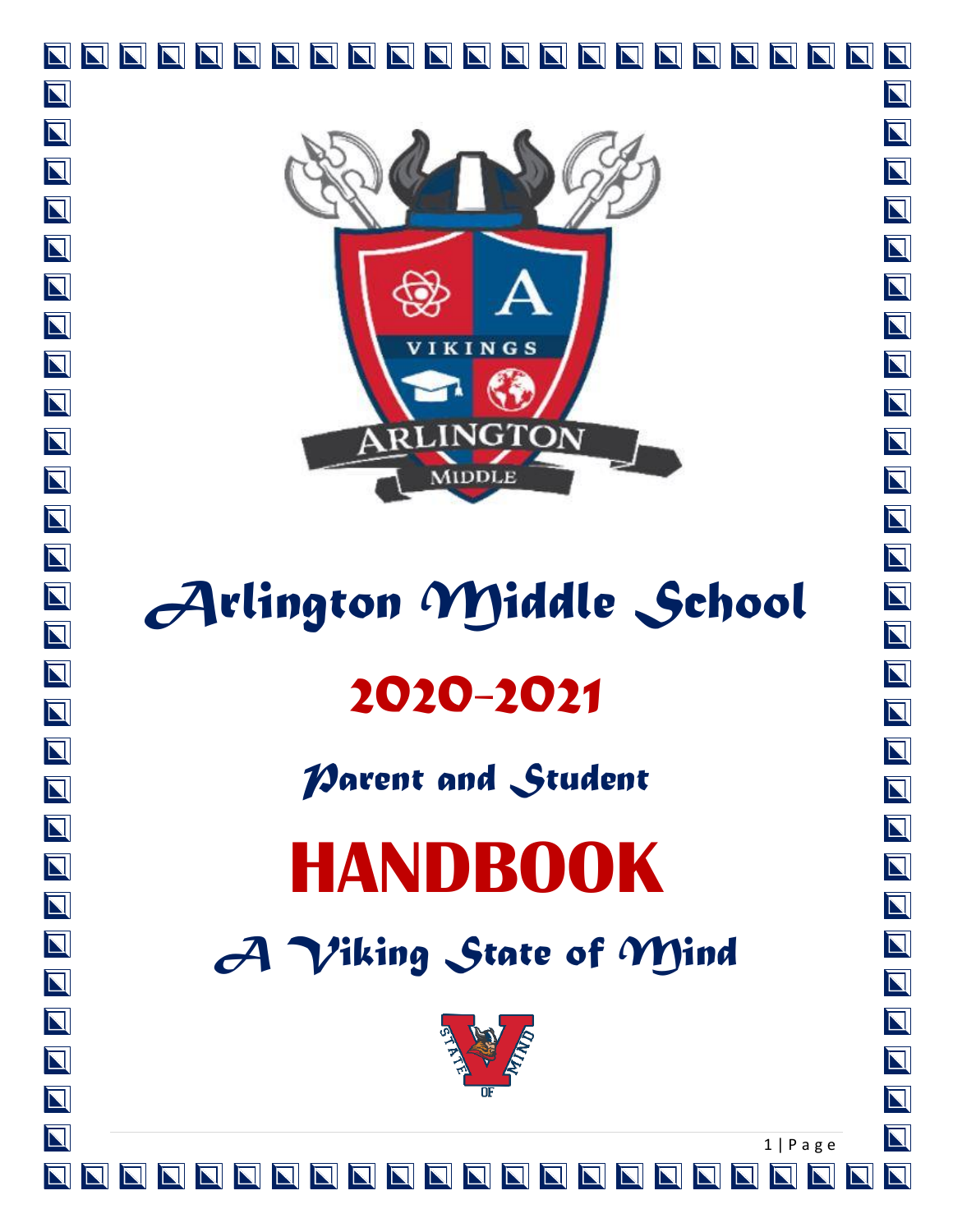

 $\overline{\mathbf{N}}$ 

 $\overline{\mathbf{N}}$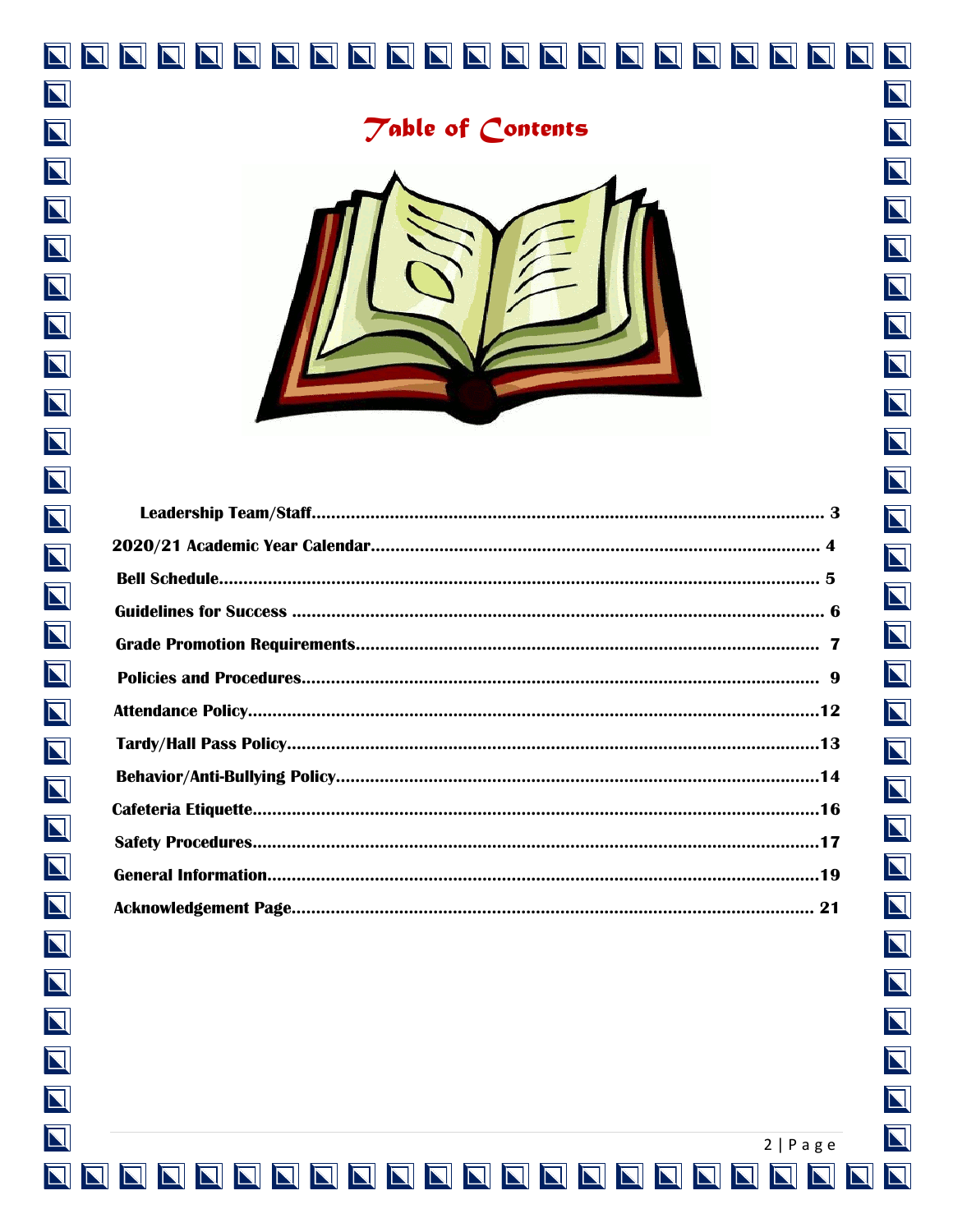# **Arlington Middle School Leadership**

**Principal**

Latisha Harvey

**Administration Team**

*L. Corprew*- Assistant Principal *T. Smith* – Assistant Principal of Curriculum

#### **Leadership Team**

**M. Case**- Reading Coach *S. Friedel* – ESE Lead *E. Lampkin* – Dean of Discipline **V. Lax**- Math Coach **L. Mobley**- Behavior Interventionist *R. Morris* Athletic Director **J. Siblye-Perone**- PRIDE Site Coach (interim) *V. Oglesby* - Dean of Discipline **B. Rivers**-Reading Interventionist **S. Russell**- Testing and Technology

#### **Boys and Girls Club North Florida After School Program**

**R. Murrell**- BGCNF Lead Teacher **T. Wilson**-BGCNF Unit Director

#### **School Counselors**

**Y. Acevedo 6 th Grade and ESOL** *S. Kearns 8 th Grade and 504 D. Warlick 7th Grade and ESE*

**Community in Schools Community in Schools** *Pam Kicklighter/B. Tate*  $\blacksquare$  *Pam Kicklighter/B. Tate*  $\blacksquare$ 

#### **Office Staff**

Principal Secretary **D.** Smith Main Office T. Cannon Bookkeeper D. Murphy CRT Clerk S. Azcueta Clerk (Dean's Office) A. Furlow

3 | P a g e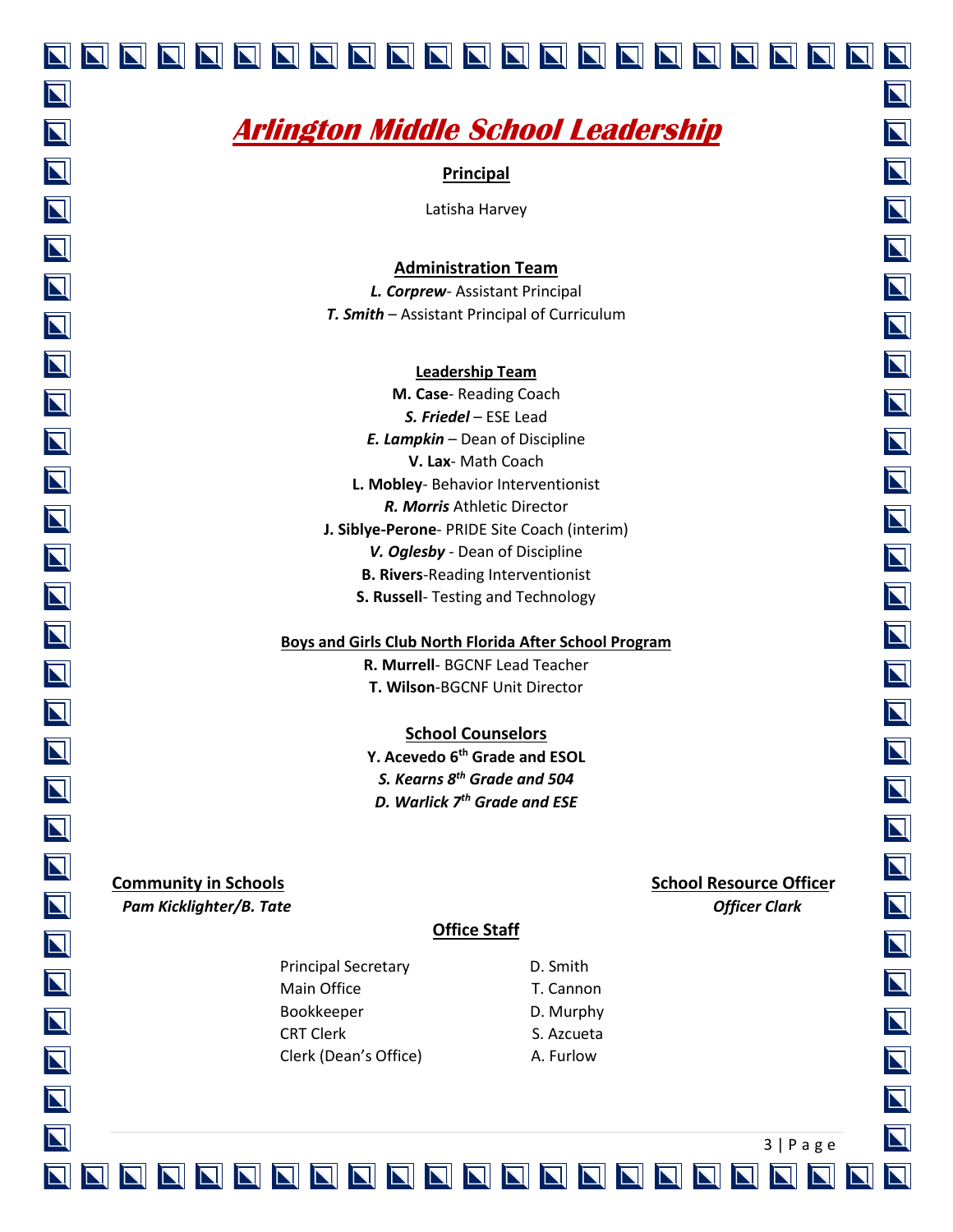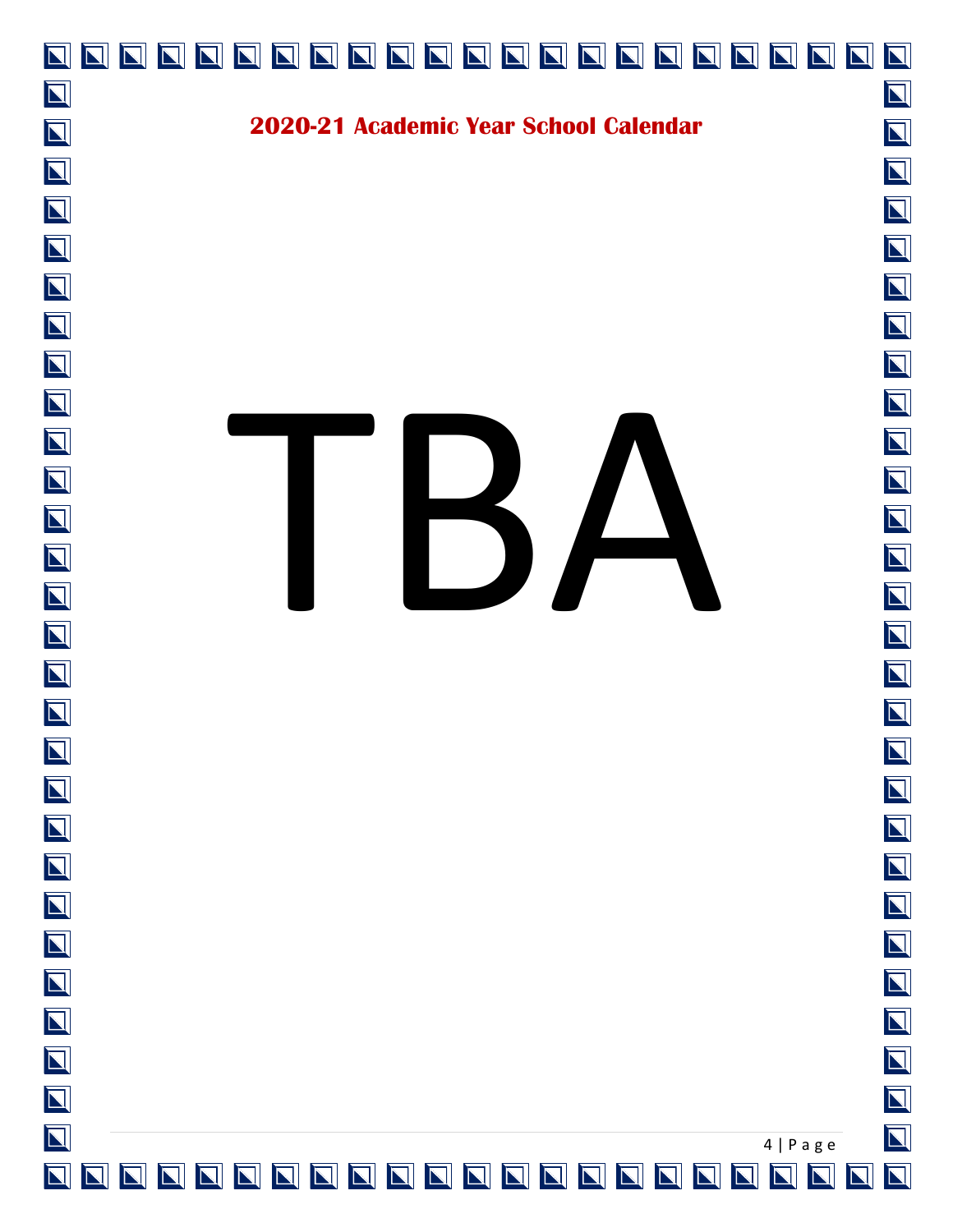### **2020-21 Bell Schedule** いっしょう (チ) **2LINGTON Regular Bell Schedule Period Times** Breakfast in the Classroom 9:08 – 9:28 Announcements 9:28 – 9:30 1st 9:30 - 10:20 2nd 10:23 - 11:13 3rd 11:16 - 12:06 PRIDE Lunch 11:34 – 12:04 4th 12:09 - 1:26 LUNCH 12:12 -12:42 **6 th/7th Grade Lunch** 12:52 - 1:22 **7 th/8th Grade Lunch**  5th 1:29 - 2:19 6<sup>th</sup> 2:22 - 3:12 7th 3:15 - 4:15 (Staggered Dismissal 4:05 – 4:15) **Early Dismissal Bell Schedule Period Times** Breakfast in the Classroom 9:08 – 9:28 Announcements 9:28 – 9:30 1st 9:30 - 10:07

| Period                            | <b>Times</b>                      |
|-----------------------------------|-----------------------------------|
| <b>Breakfast in the Classroom</b> | $9:08 - 9:28$                     |
| Announcements                     | $9:28 - 9:30$                     |
| 1 <sup>st</sup>                   | $9:30 - 10:07$                    |
| 2 <sub>nd</sub>                   | $10:10 - 10:47$                   |
| 3 <sub>rd</sub>                   | $10:50 - 11:27$                   |
|                                   | PRIDE Lunch 11:00 - 11:25         |
| 4 <sup>th</sup>                   | $11:30 - 12:20$                   |
| <b>LUNCH</b>                      |                                   |
|                                   | 11:35 -12:00 6th/7th Grade Lunch  |
|                                   | 12:05 - 12:30 7th/8th Grade Lunch |
|                                   |                                   |
| 5 <sup>th</sup>                   | $12:33 - 1:10$                    |
| 6 <sup>th</sup>                   | $1:13 - 1:50$                     |
| 7th                               | $1:53 - 2:30$                     |

5 | P a g e

 $|\mathbf{z}|$ 

 $|\nabla|$ 

 $|\mathbf{N}|$ 

 $\overline{\bf N}$ 

 $\overline{\bm{\Sigma}}$ 

 $\overline{\mathbf{N}}$ 

 $\overline{\bm{\mathsf{N}}}$ 

 $\overline{\mathbf{N}}$ 

 $\overline{\mathbf{N}}$ 

 $\overline{\bm{\mathsf{N}}}$ 

 $\overline{\bm{\mathsf{N}}}$ 

 $\overline{\mathbf{N}}$ 

 $\overline{\mathbf{N}}$ 

 $\overline{\bm{\mathsf{N}}}$ 

 $\overline{\mathbf{N}}$ 

 $\overline{\mathbf{N}}$ 

 $\overline{\blacksquare}$ 

 $\overline{\bm{\nabla}}$ 

 $\overline{\mathbf{N}}$ 

 $\overline{\mathbf{N}}$ 

 $\overline{\mathbf{N}}$ 

 $\overline{\mathbf{N}}$ 

 $\overline{\bf N}$ 

 $\nabla$ 

 $\overline{\mathbf{N}}$ 

 $\overline{\bf N}$ 

 $\overline{\blacksquare}$ 

 $\overline{\bf N}$ 

 $|\mathbf{\Sigma}|$ 

 $\overline{\mathbf{N}}$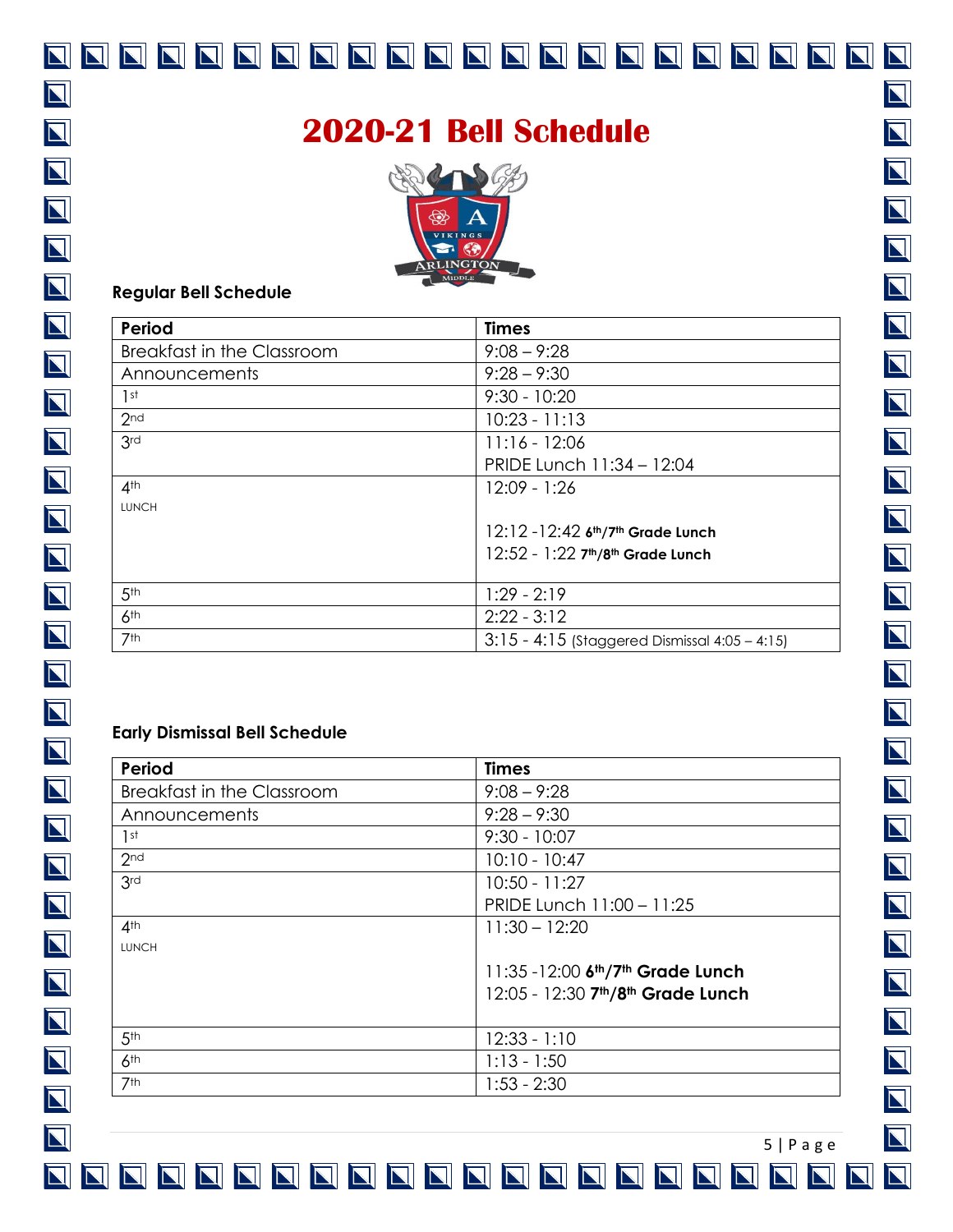# 

# **Arlington Middle School Guidelines for Success**



The students and faculty of Arlington Middle School will exhibit the three core guidelines for success, which are: "Be Respectful. Be Resourceful. Be Responsible."

We will monitor these values through communication, interactions, relationships, academics and behavior. In order to foster well-rounded young adults and motivate them into productive and prepared citizens, it is imperative that we collectively lead by example.



N

 $\overline{\bf N}$ 

 $\overline{\mathbf{N}}$ 

 $\overline{\mathbf{N}}$ 

 $\overline{\mathbf{N}}$ 

 $\overline{\mathbf{N}}$ 

 $\overline{\mathbf{N}}$ 

 $\overline{\mathbf{N}}$ 

 $\overline{\mathbf{N}}$ 

 $\overline{\mathbf{N}}$ 

 $\overline{\mathbf{N}}$ 

 $\overline{\mathbf{N}}$ 

 $\overline{\mathbf{N}}$ 

 $\overline{\mathbf{N}}$ 

 $\overline{\mathbf{N}}$ 

 $\overline{\mathbf{N}}$ 

 $\overline{\mathbf{N}}$ 

 $\overline{\mathbf{N}}$ 

 $\overline{\bf N}$ 

 $\overline{\bf N}$ 

 $\overline{\mathbf{N}}$ 

 $\overline{\bf N}$ 

 $\overline{\mathbf{N}}$ 

 $\overline{\mathbf{N}}$ 

 $\overline{\mathbf{N}}$ 

 $\overline{\blacksquare}$ 

 $\overline{\bm{\mathsf{N}}}$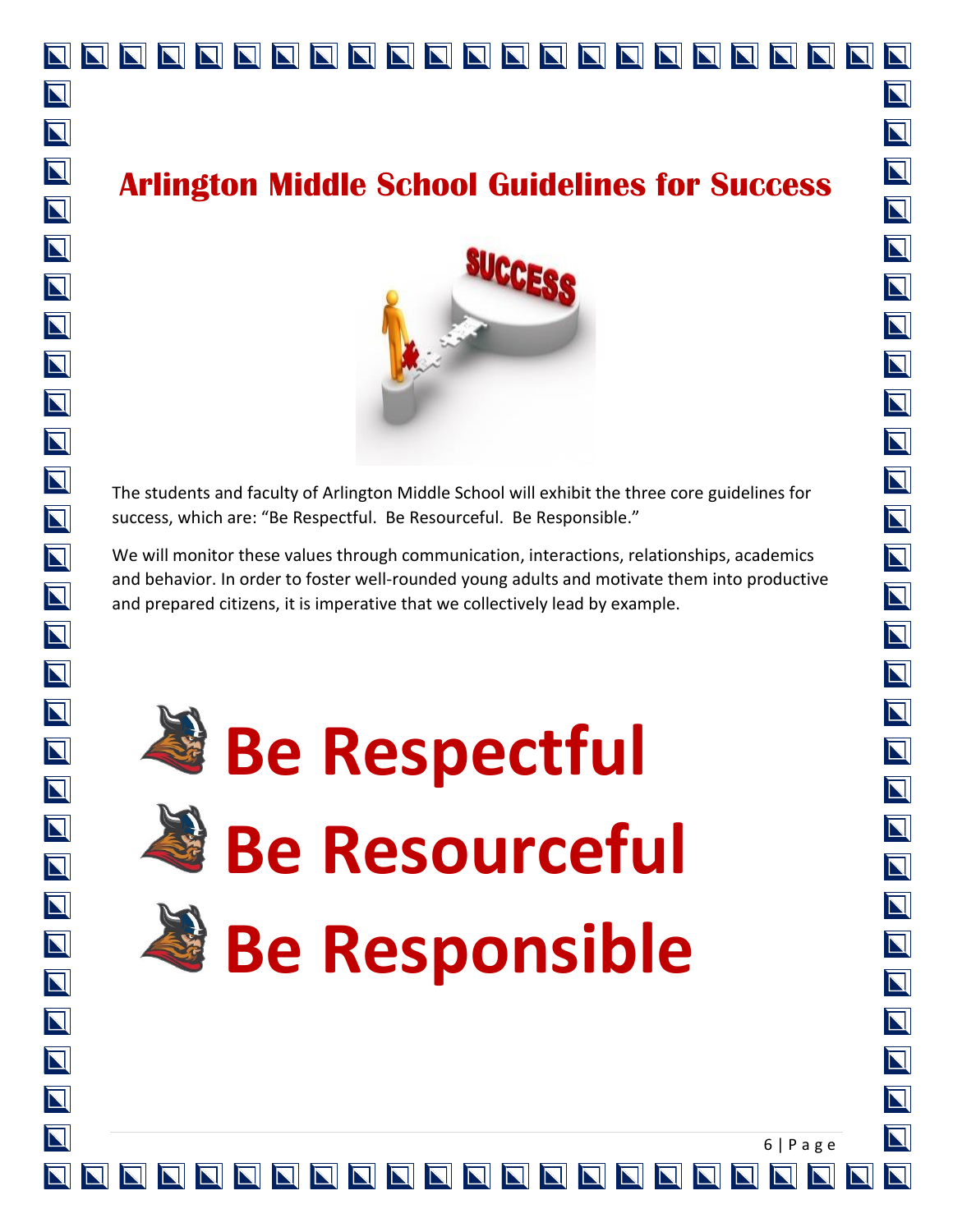# **Grading System**

Quarter Grades are generally determined by the following:

- Classwork/Class Participation grades
- Homework grades
- Class exams/Quizzes grades
- Other projects as assigned

*Letter grades are based on a numerical average between the following ranges:*

- $100 90 = A$
- $89 80 = B$
- $79 70 = C$
- $-69 60 = D$
- $59 0 = F$

#### *Grade records:*

- Teachers place students' grades into our district online grading system FOCUS.
- Mid-quarter progress reports are printed directly from FOCUS four times within a school year
- Students have access to focus using their user access, which they maintain through high school.
- Parents/Guardians have access to focus via a personalized password, which grants access to view students' grades, attendance, referrals, and contact teachers.
- Parents/Guardians of new students to DCPS can get their username and password, in person from the school main office with their picture ID.

#### **Grade Promotion Requirements\***

#### **6 th to 7th Grade**

*Core courses*: Language Arts, Mathematics, Science and Social Studies

To promote from  $6<sup>th</sup>$  to  $7<sup>th</sup>$  grade students must:

- Successfully complete three (3) or more of the core courses mentioned above.

#### **7 th to 8th Grade**

*Core courses*: Language Arts, Mathematics, Science and Social Studies

To promote from 7<sup>h</sup> to 8<sup>th</sup> grade students must: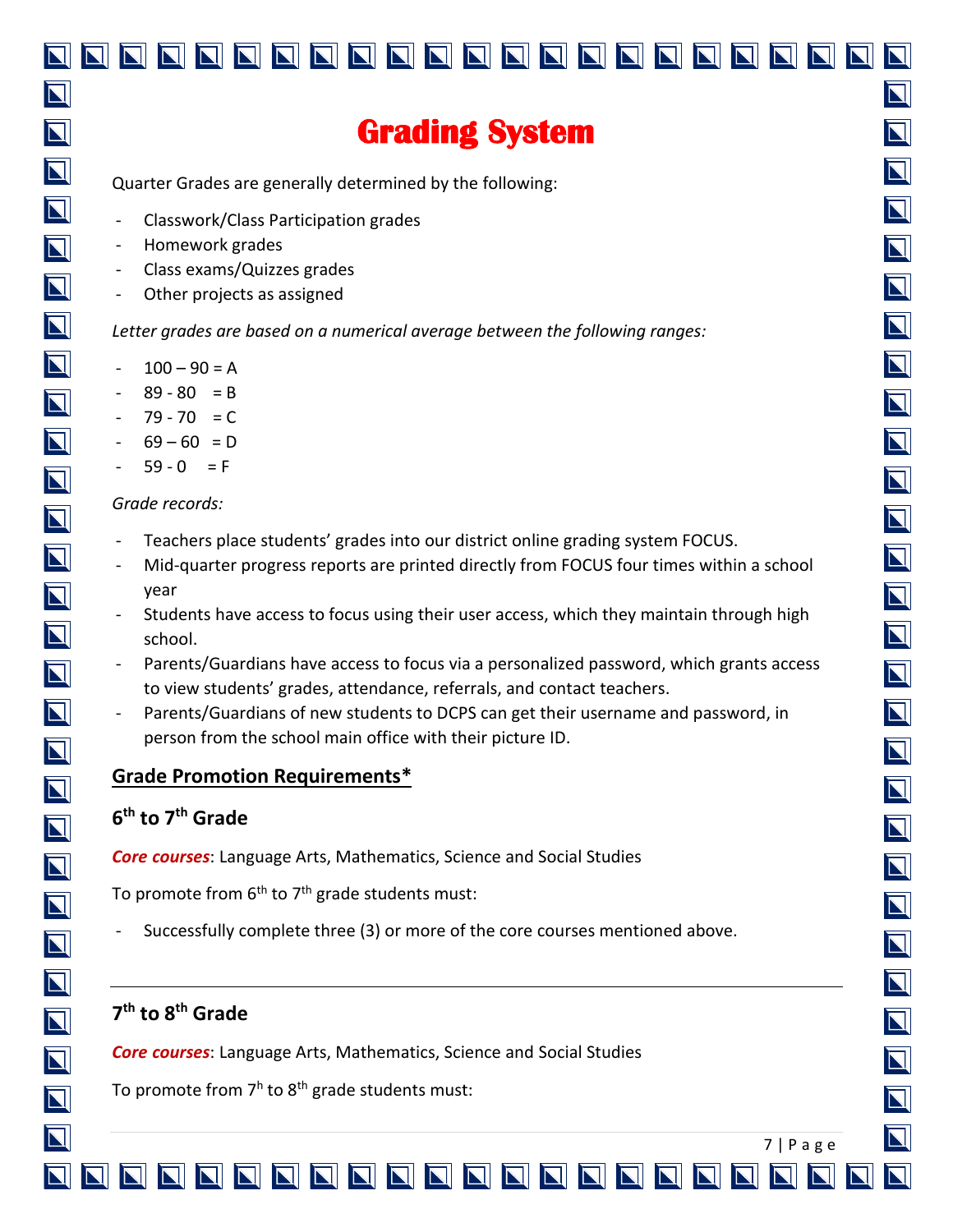Successfully recover any 6<sup>th</sup> grade courses that were not passed.

#### **8 th to 9th Grade**

*Core courses*: Language Arts, Mathematics, Science and Social Studies

To promote from  $8<sup>th</sup>$  to  $9<sup>th</sup>$  grade students must:

- Successfully complete ALL of the **core courses** in 6<sup>th</sup>, 7<sup>th</sup> and 8<sup>th</sup> grade.
- Successfully recover any 7<sup>th</sup> grade courses that were not passed, if applicable.
	- **1.** Core courses are language arts, mathematics, science, and social studies.
	- **2.** Teachers and administrators have an obligation to provide timely intervention so that students may recover courses (core or elective) during the academic year.
	- **3.** One core course failed and not recovered during the academic year may be recovered during DCPS Summer Education Programs (if available) or during the summer through a private or outof-county provider to meet course requirements for promotion.
	- **4.** NOTE: A student with a disability who has been grade-adjusted through the ESE Reevaluation Review Team shall be promoted based on the credits earned in the years completed during middle school. Promotion for these students is not dependent on credits for grades missed by the student due to the grade-adjustment.
	- **5.** \*GPA can be a determining factor for entrance in Magnet/School Choice programs. ALL courses are included in a student's middle school GPA.

#### **Middle School Curriculum**

| 6 <sup>th</sup> Grade      | 7 <sup>th</sup> Grade      | 8 <sup>th</sup> Grade      |
|----------------------------|----------------------------|----------------------------|
| Language Arts = $1$ credit | Language Arts = $1$ credit | Language Arts = $1$ credit |
| Mathematics = 1 credit     | Mathematics = 1 credit     | Mathematics = 1 credit     |
| Science = $1$ credit       | Science = 1 credit         | Science = $1$ credit       |
| Social Studies = 1 credit  | Social Studies = 1 credit  | Social Studies = 1 credit  |
| $PE = 0.5$ credits         | $PE = 0.5$ credits         | $PE = 0.5$ credits         |
| Health = $0.5$ credits     | Health = $0.5$ credits     | Health = $0.5$ credits     |
| Elective $=$ 1 credit      | Elective $=$ 1 credit      | Elective = $1$ credit      |

 $\overline{\mathbf{N}}$ 

 $\blacksquare$ 

 $\overline{\mathbf{N}}$ 

 $\overline{\mathbf{N}}$ 

 $\overline{\mathbf{N}}$ 

 $\overline{\mathbf{N}}$ 

 $\overline{\mathbf{N}}$ 

 $\overline{\bm{\mathsf{N}}}$ 

 $\overline{\mathbf{N}}$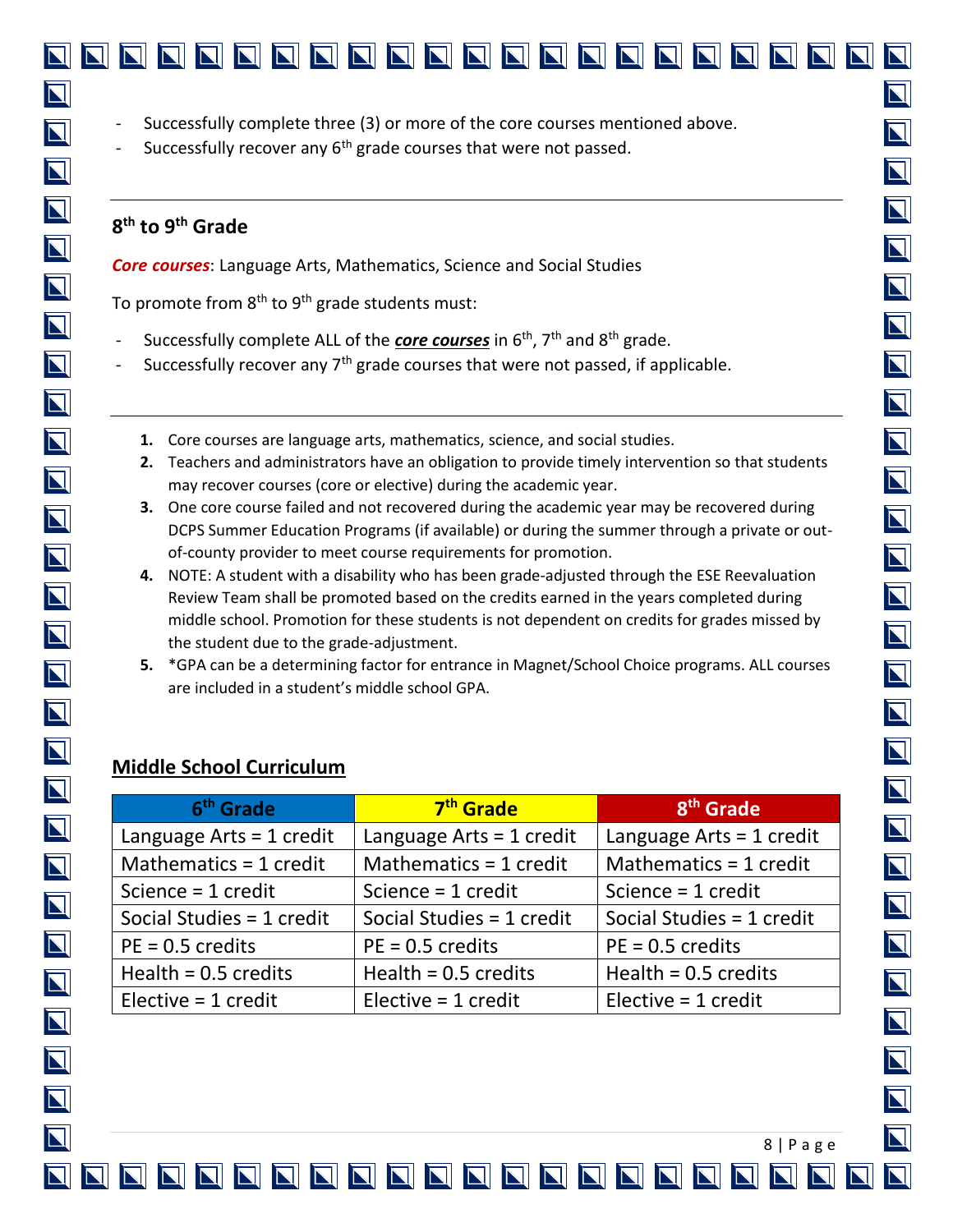# 

# **Arlington Policies & Procedures**

#### **2020-2021 ARLINGTON MIDDLE SCHOOL UNIFORM and**

### **Code of Appearance POLICY**

Reminders about the policy and/or warnings will only be provided during the first week ofschool.

#### 1. **Uniform Shirt:** (**All uniform shirts must be tucked in all the way around while on campus**)

- ➢ UNIFORM SHIRTS ARE NO LONGER SOLD AT THE SCHOOL.
- > PLAIN and SOLID colored polo style shirt with a collar ( $6^{th}$  Heather Gray, 7<sup>th</sup> **NAVY BLUE**, **8 th – RED**).
- 2. **Uniform Bottoms**: (**All uniform pants and shorts must be worn secured at the waistline**)
	- ➢ PLAIN and SOLID **Khaki** or **Black** pants, shorts or capris. (**NO Jeans, Denim, Jeggings, Leggings, etc.**)
	- $\triangleright$  Shorts must not be more than 2 inches above the back of the knee.
	- $\triangleright$  Skirts only permitted to be worn for documented religious purposes.
	- $\triangleright$  No rips, holes or frayed edges/hems in clothing.
- 3. **Masks:** Due to COIVD-19, all students will be provided a free mask from DCPS.
	- ➢ Students are REQUIRED to wear masks:
		- In classrooms
		- In hallways
		- On school buses
		- In restrooms
	- ➢ Students DO NOT have to wear MASKS:
		- During breakfast and lunch
		- When participating in physical activity in P.E. Class
	- ➢ MASKS that cover the NECK and SHOULDERS ARE NOT PERMITTED
		- Masks can ONLY cover the nose and mouth
		- See Picture BELOW
	- ➢ NO OFFENSIVE/INAPPROPRIATE/POLITICALLY AFFILIATED MASKS are PERMITTED

9 | P a g e

 $\overline{\bf N}$  $\overline{\bf N}$ NNNNNNNNNNNNNNNNNNN

N

 $\overline{\bf N}$ 

 $\overline{\bf N}$ 

 $\overline{\bf N}$ 

 $\overline{\bm{\mathsf{N}}}$ 

 $\overline{\mathbf{N}}$ 

 $\overline{\mathbf{N}}$ 

 $\overline{\mathbf{N}}$ 

 $\overline{\mathbf{N}}$ 

 $\overline{\mathbf{N}}$ 

 $\overline{\mathbf{N}}$ 

 $\overline{\mathbf{N}}$ 

 $\overline{\mathbf{N}}$ 

 $\overline{\mathbf{N}}$ 

 $\overline{\bf N}$ 

 $\overline{\mathbf{N}}$ 

 $\overline{\mathbf{N}}$ 

 $\overline{\mathbf{N}}$ 

 $\overline{\mathbf{N}}$ 

 $\overline{\bm{\mathsf{N}}}$ 

 $\overline{\mathbf{N}}$ 

 $\overline{\bm{\mathsf{N}}}$ 

 $\overline{\mathbf{N}}$ 

 $\overline{\mathbf{N}}$ 

 $\overline{\bm{\mathsf{N}}}$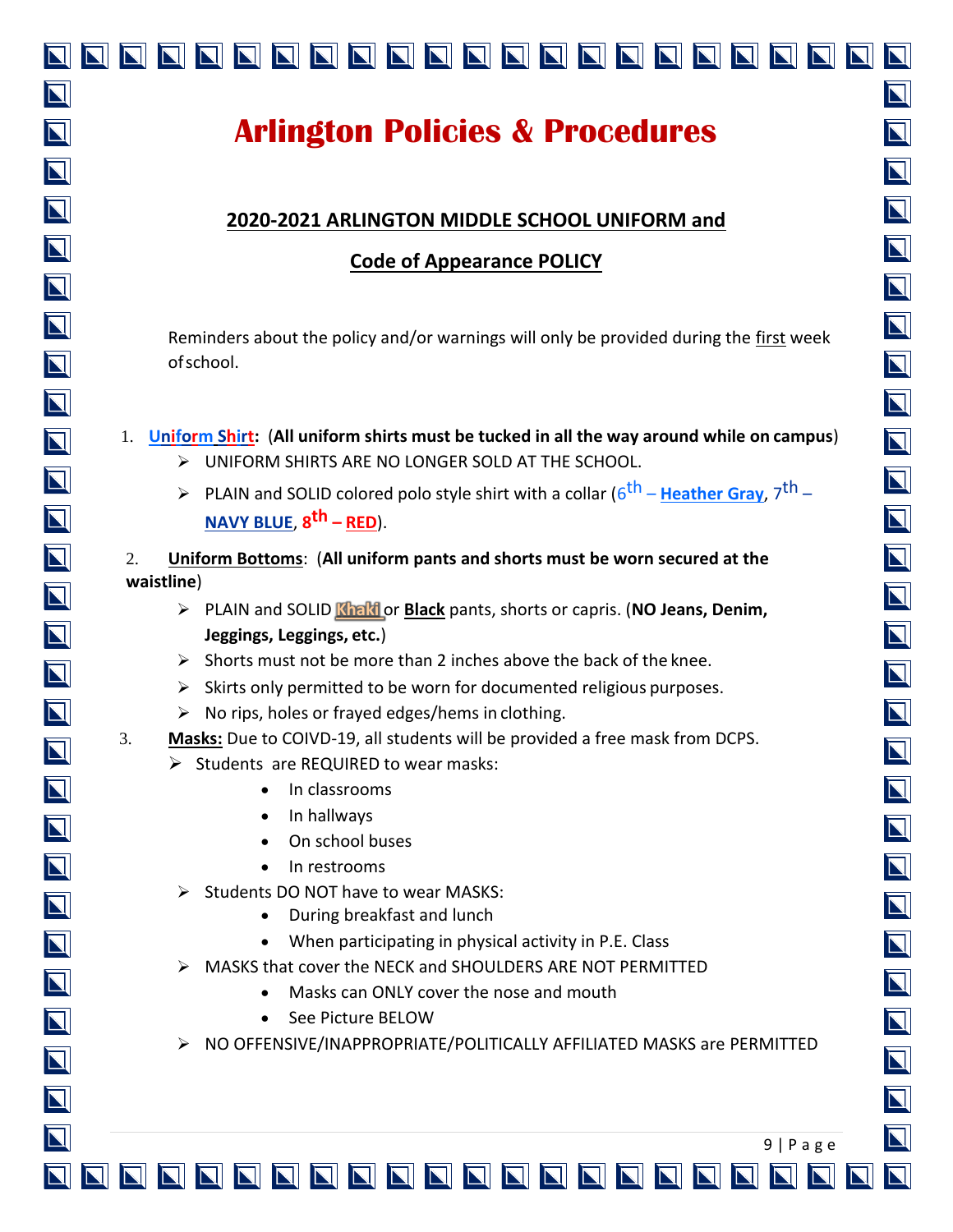

#### 4. **Shoes and Socks:**

- $\triangleright$  Casual or gym shoes are permitted. Sandals with a back strap are permitted.
	- Heels must be lower than 1 inch.
	- Backless shoes, slides, slippers, flip flops or bedroom shoes are *not* permitted.
- ➢ Socks are to be worn *under* the pantleg.

#### 5. **Additional Layer of Clothing to Keep Warm**:

- ➢ NO HOODED jackets are permitted. All items will be confiscated for parent pick up.
- $\triangleright$  Jackets may be worn over the uniform shirt and must remain unzipped while on campus. Students who fail to comply will have jacket confiscated for parent pick up.

#### 6. **Prohibited Items**:

- ➢ Clothing with hoods, hats, bandanas and sweatbands are **not** permitted on campus. \**Refer to DCPS Code of Conduct*
- $\triangleright$  Purses that are larger than a sheet of paper (8.5"  $\times$  11").
- ➢ Non-mesh or non-clear backpacks/bags are **not** allowed on campus. (See Below for the Backpack Policy)
- *7.* **Dress Down Days**: Dress Down Days are designated by the school; comply with the *DCPS*  **Dress Code Policy.**
- 8. **Student I.D. Badges: ID badges on lanyards (ID set) are a part of the uniform and must be worn around the neck to enter the building, enter a classroom, walk around the school or participate in school sponsored activities. IDs are checked upon entering campus. Every student will receive** *one* **complimentary ID set for the school year.**

10 | P a g e

 $\overline{\bf N}$ 

 $\overline{\bf N}$ 

 $\overline{\mathbf{N}}$ 

 $\overline{\mathbf{N}}$ 

 $\overline{\bm{\mathsf{N}}}$ 

 $\overline{\mathbf{N}}$ 

 $\overline{\mathbf{N}}$ 

 $\overline{\mathbf{N}}$ 

 $\overline{\mathbf{N}}$ 

 $\overline{\mathbf{N}}$ 

 $\overline{\mathbf{N}}$ 

 $\overline{\mathbf{N}}$ 

 $\overline{\blacksquare}$ 

 $\overline{\mathbf{N}}$ 

 $\overline{\mathbf{N}}$ 

 $\blacksquare$ 

 $\overline{\mathbf{N}}$ 

 $\overline{\mathbf{N}}$ 

 $\overline{\mathbf{N}}$ 

 $\overline{\mathbf{N}}$ 

 $\overline{\mathbf{N}}$ 

 $\overline{\bf N}$ 

 $\overline{\bm{\mathsf{N}}}$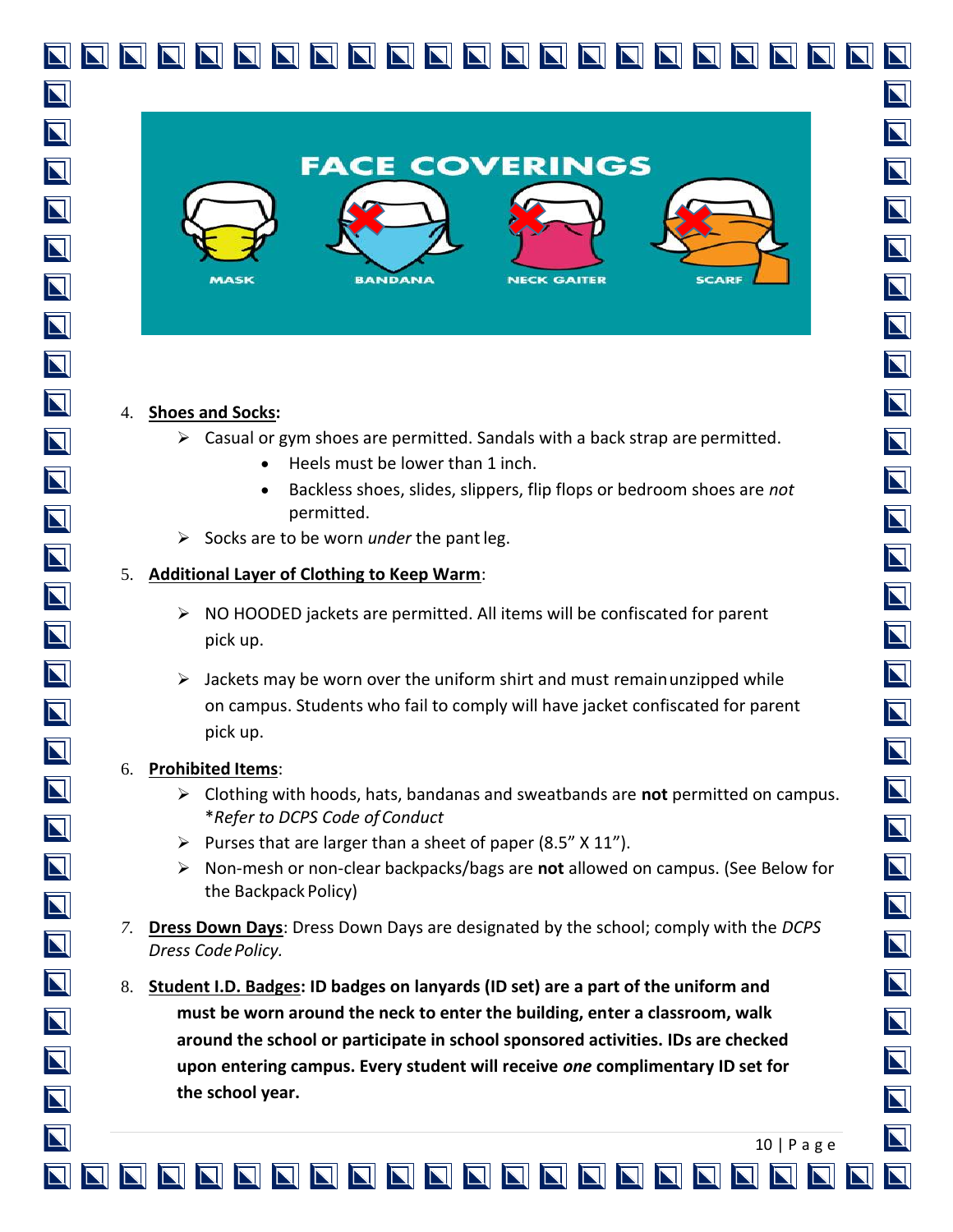$\overline{\mathbf{N}}$ 

 $\overline{\mathbf{N}}$ 

 $\overline{\mathbf{N}}$ 

 $\overline{\mathbf{N}}$ 

 $\overline{\mathbf{N}}$ 

 $\overline{\mathbf{N}}$ 

 $\overline{\mathbf{N}}$ 

 $\overline{\mathbf{N}}$ 

 $\overline{\mathbf{N}}$ 

 $\overline{\mathbf{N}}$ 

 $\overline{\mathbf{N}}$ 

 $\overline{\mathbf{N}}$ 

 $\overline{\blacksquare}$ 

 $\overline{\mathbf{N}}$ 

 $\overline{\mathbf{N}}$ 

 $\overline{\mathbf{N}}$ 

 $\overline{\mathbf{N}}$ 

 $\overline{\mathbf{N}}$ 

 $\overline{\mathbf{N}}$ 

 $\overline{\mathbf{N}}$ 

 $\overline{\mathbf{N}}$ 

 $\overline{\mathbf{N}}$ 

 $\overline{\bm{\mathsf{N}}}$ 

 $\overline{\mathbf{N}}$ 

 $\overline{\mathbf{N}}$ 

 $\overline{\mathbf{N}}$ 

 $\overline{\bf N}$ 

 $\boldsymbol{\nabla}$ 

- Access to school events (ticket still required, if applicable).
- ➢ Students *without* IDs:
	- will be provided with a new ID set, parent will be contacted and a \$1.00 fee for the 1<sup>st</sup> replacement and \$5.00 for every replacement thereafter. Students will be added to the student's debt list for **each**  occurrence. (All debts must be paid in full in order for students to be eligible to participate in school-sponsored activities and events).

#### **Non-compliance will result in one the following outcomes for each occurrence:**

- $\triangleright$  Discipline referral for a Dress Code Violation with an assigned consequence
- $\triangleright$  Repeat violations will result in progressive consequences being administered (i.e. detention, ISSP, etc.).

#### **DRESS DOWN DAY POLICY**

Administrators and teachers of the Duval County Public Schools shall enforce dress and grooming guidelines that promote the successful operation of the schools. The site administrators shall be the final judge as to neatness and cleanliness of wearing apparel and whether or not such apparel is appropriate, disruptive, distracting, or in violation of health and safety rules. Each student has the responsibility to dress appropriately and have respect for self, others and the school environment. Wearing apparel, jewelry (such as body piercing(s) or ornaments), hair, and general appearance shall not disrupt the classroom atmosphere, shall not be unusually provocative, and/or shall not violate health and safety rules of the school. These guidelines for dress and grooming are provided to assist parents/guardians and shall apply to all students in the Duval County Public Schools. Student dress and grooming shall be neat and clean and follow the general guidelines below.

- Students are not allowed to wear shoes without closed heels or back straps.
- Shoes must be worn. However, bedroom shoes or slippers shall not be worn.
- Halter-tops, tank tops, backless tops, tops with thin or no straps, or tops that show midriff or expose the body are prohibited.
- See-through or mesh garments shall not be worn without appropriate undergarments.
- Form-fitting or overly tight clothing shall not be worn without appropriate outer garments.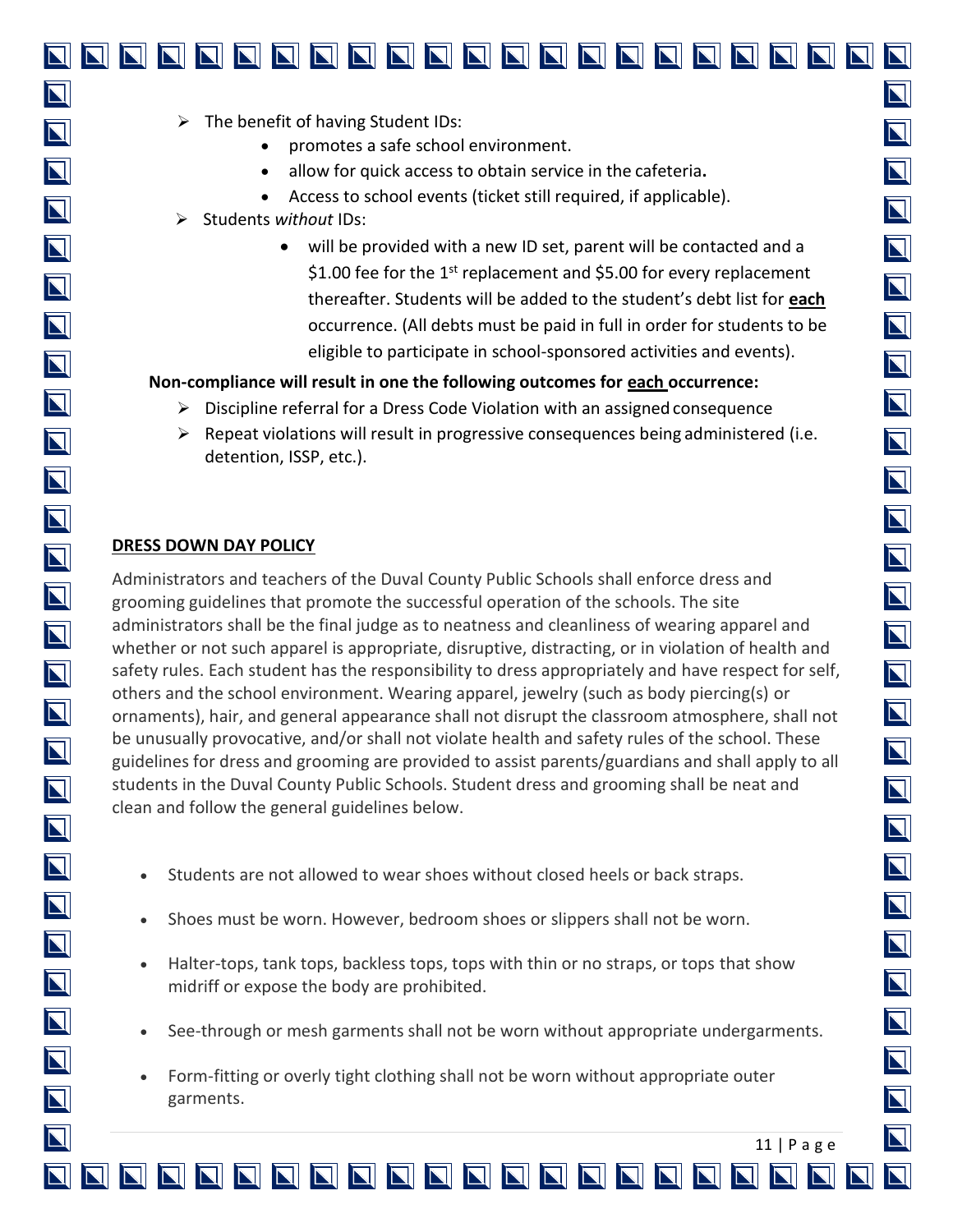- Clothing and accessories shall not be worn if they display profanity, violence, lewd and obscene messages, sexually suggestive phrases, or advertisements, phrases or symbols of alcohol, tobacco, or drugs or other symbols phrases or advertisements that would be offensive to common propriety or decency.
- Head coverings, including, but not limited to, caps, hats, bandannas, hair curlers, and/or sunglasses, shall not be worn on school property, unless required by a physician or authorized by school personnel.
- Students are prohibited from wearing clothing that exposes underwear or body parts in an indecent or vulgar manner or that disrupts the orderly learning environment. The waistband of shorts, slacks, skirts, and similar garments shall not be worn below the hips. Clothing, which is not worn appropriately, is not properly fastened, is suggestive, or has tears that reveal or expose body parts, has printing with words or pictures that have a sexual connotation will not be permitted. All trousers, including oversized or lowhanging trousers, must be worn and secured at waist level. Underwear, midriff and back may not be exposed. If belts, suspenders, and straps are worn, they shall be worn in place and fastened.
- Any articles of clothing or jewelry that may cause injury to oneself or to other students are not allowed.

All students must adhere to these minimal guidelines for acceptable apparel and appearance. A school may implement a school uniform requirement through the shared decision-making process, with input from the School Advisory Council. In order to maximize instructional time, students will be given an opportunity to immediately correct dress code violations.

#### **BACKPACK POLICY**

 $\overline{\mathbf{N}}$ 

 $\overline{\mathbf{N}}$ 

 $\overline{\mathbf{N}}$ 

 $\overline{\mathbf{N}}$ 

 $\overline{\mathbf{N}}$ 

 $\overline{\mathbf{N}}$ 

 $\overline{\mathbf{N}}$ 

 $\overline{\mathbf{N}}$ 

 $\overline{\mathbf{N}}$ 

 $\overline{\mathbf{N}}$ 

 $\overline{\mathbf{N}}$ 

 $\overline{\mathbf{N}}$ 

 $\overline{\mathbf{N}}$ 

 $\overline{\mathbf{N}}$ 

 $\overline{\mathbf{N}}$ 

 $\overline{\mathbf{N}}$ 

 $\overline{\mathbf{N}}$ 

 $\overline{\mathbf{N}}$ 

 $\overline{\mathbf{N}}$ 

 $\overline{\mathbf{N}}$ 

 $\overline{\mathbf{N}}$ 

 $\overline{\mathbf{N}}$ 

 $\overline{\mathbf{N}}$ 

 $\overline{\mathbf{N}}$ 

 $\overline{\mathbf{N}}$ 

 $\overline{\mathbf{N}}$ 

 $\overline{\mathbf{N}}$ 

 $\boldsymbol{\nabla}$ 

Students may carry a backpack while on campus providing that the following requirements are met:

❖ The backpack is "SEE THROUGH" plastic or mesh material (All items in the backpack must always be visible)

*\*\* Both policies are revisited and revised each year. Input can be given during SAC and Shared Decision Meetings. \**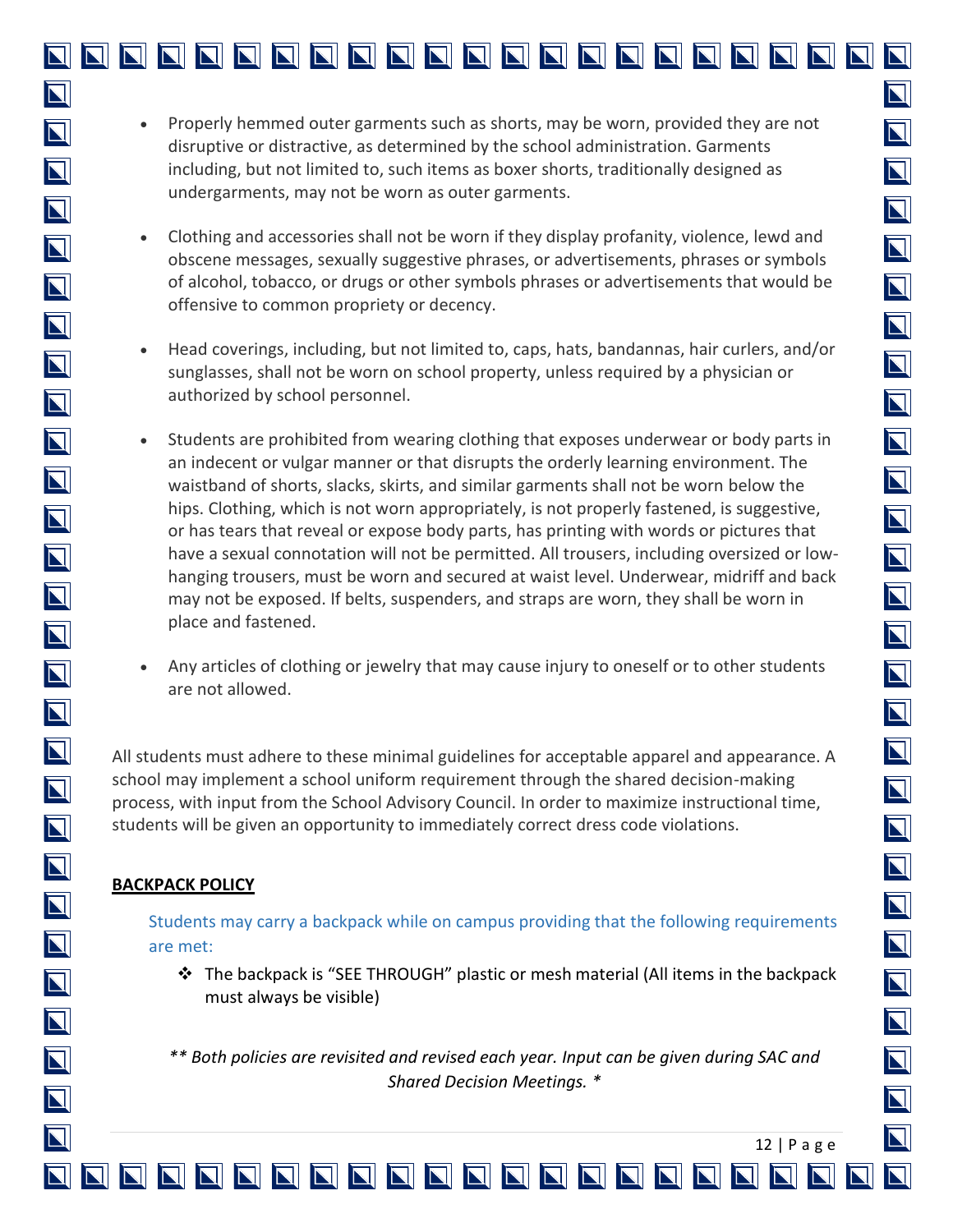➢ **ATTENDANCE POLICY** Daily school attendance is imperative to academic success. Students at Arlington Middle School will attend school based on the district schedule provided by the district:

| <b>OPTION 1</b>                                                                                                                                                                                                                                                                                                                                    | <b>OPTION 2</b>                                                                                                                                                                                                                                                                                                                                                   | <b>OPTION 3</b>                                                                                                                                                                                                                                                                                                                                                                         |
|----------------------------------------------------------------------------------------------------------------------------------------------------------------------------------------------------------------------------------------------------------------------------------------------------------------------------------------------------|-------------------------------------------------------------------------------------------------------------------------------------------------------------------------------------------------------------------------------------------------------------------------------------------------------------------------------------------------------------------|-----------------------------------------------------------------------------------------------------------------------------------------------------------------------------------------------------------------------------------------------------------------------------------------------------------------------------------------------------------------------------------------|
| <b>Hybrid to</b><br><b>Face-to-Face</b>                                                                                                                                                                                                                                                                                                            | <b>Duval HomeRoom</b>                                                                                                                                                                                                                                                                                                                                             | <b>Duval Virtual</b><br><b>Instruction Academy</b>                                                                                                                                                                                                                                                                                                                                      |
| For families who want face-to-face<br>instruction.<br>Grade 6: Attends in-person four<br>days per week, with distance<br>learning one day per week.<br>Grade 7 & 8: Attends in-person<br>three days per week, with distance<br>learning two days per week.<br>After Labor Day, this option will<br>shift to a five day a week, in-school<br>model. | For families who want a distance<br>learning opportunity to start the<br>year but intend to return to full-<br>time, face-to-face instruction at<br>some point during the school year.<br>Full-time distance learning with<br>assigned school while enrolled in<br>assigned school.<br>Opportunity to return to face-to-<br>face instruction each grading period. | <b>Full-time enrollment in Duval Virtual</b><br>Instruction Academy for the entire<br>year.<br>For families who intend to remain<br>on a virtual platform for the entire<br>school year.<br>Grade seven and eight students in<br>choice schools can reserve their seat<br>in their choice school for the 2021-<br>22 school year if they enroll in DVIA<br>for the 2020-21 school year. |

- $\triangleright$  If a student must be absent, students may earn up to 100% credit for make-up work depending on the quality, correctness and if completed in the allotted time allowed for make-up work to be turned in for excused absences. (see section on make-up work).
- ➢ Absences are **EXCUSED** for injury, illness, serious illness or death in the family, doctor's appointments, court appearances, in-school suspension, official religious holidays of a religious sect and religious instruction.
- $\triangleright$  Determining a legitimate school related absence or insurmountable situation is left to the discretion of the principal and/or the principal's designee.

#### **TARDY POLICY**

Tardiness is defined as the physical absence of a student in the classroom at the beginning of a regularly scheduled class. A student's tardiness shall be *EXCUSED* when the reason given for tardiness is acceptable to the Principal or Designee. Examples of acceptable reasons for tardiness are the same as the examples of acceptable reasons for excused absences.

Tardy Discipline Track:

| <b>Tardy Occurrence</b> | <b>Discipline</b>                           |
|-------------------------|---------------------------------------------|
| 1-3 tardy               | Verbal warning by the teacher or Electronic |
|                         | <b>Tracking System</b>                      |
| 4 <sup>th</sup> tardy   | Written warning by teacher                  |
| 5 <sup>th</sup> tardy   | Parent contact & tardy contract signed by   |
|                         | parent/student                              |
| 6 <sup>th</sup> tardy   | Referral in FOCUS -Discipline code 1.05     |
| 7 <sup>th</sup> tardy   | School Detention or work assignments        |
| 8 <sup>th</sup> tardy   | See Student Code of Conduct                 |

13 | P a g e

 $\blacksquare$ 

 $\overline{\mathbf{N}}$ 

 $\overline{\bf N}$ 

 $\overline{\mathbf{N}}$ 

 $\overline{\mathbf{N}}$ 

 $\overline{\mathbf{N}}$ 

 $\overline{\mathbf{N}}$ 

 $\overline{\mathbf{N}}$ 

 $\overline{\mathbf{N}}$ 

 $\overline{\mathbf{N}}$ 

 $\overline{\mathbf{N}}$ 

 $\overline{\mathbf{N}}$ 

 $\overline{\blacksquare}$ 

 $\overline{\mathbf{N}}$ 

 $\overline{\bf N}$ 

 $\overline{\textbf{N}}$ 

 $|\nabla|$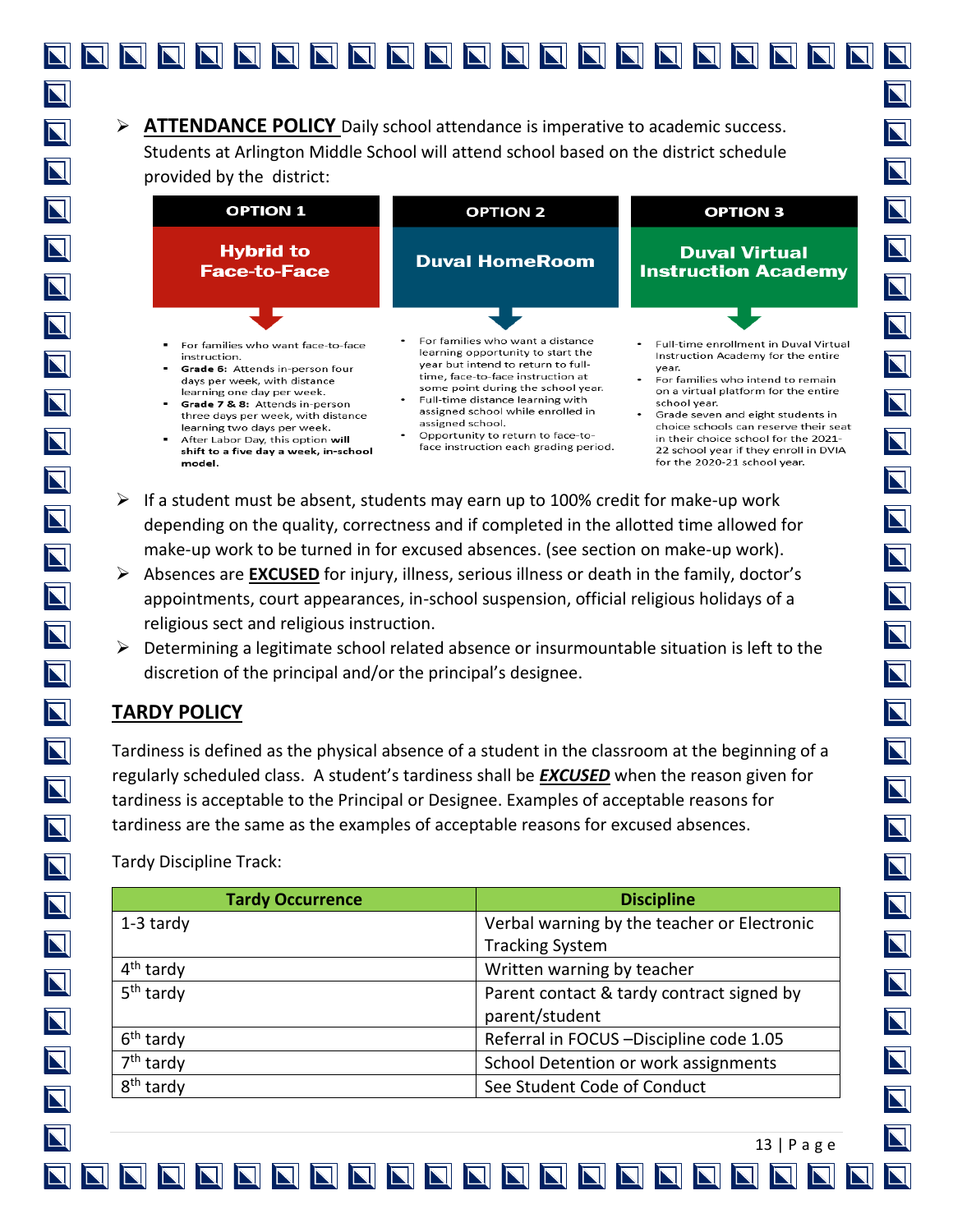$\overline{\mathbf{N}}$ 

 $\overline{\mathbf{N}}$ 

 $\overline{\mathbf{N}}$ 

 $\overline{\mathbf{N}}$ 

 $\overline{\mathbf{N}}$ 

 $\overline{\mathbf{N}}$ 

 $\overline{\mathbf{N}}$ 

 $\overline{\mathbf{N}}$ 

 $\overline{\mathbf{N}}$ 

 $\overline{\mathbf{N}}$ 

 $\overline{\mathbf{N}}$ 

 $\overline{\mathbf{N}}$ 

 $\overline{\mathbf{N}}$ 

 $\overline{\mathbf{N}}$ 

 $\overline{\mathbf{N}}$ 

 $\overline{\mathbf{N}}$ 

 $\overline{\mathbf{N}}$ 

 $\overline{\mathbf{N}}$ 

 $\overline{\mathbf{N}}$ 

 $\overline{\mathbf{N}}$ 

 $\overline{\mathbf{N}}$ 

 $\overline{\mathbf{N}}$ 

 $\overline{\mathbf{N}}$ 

 $\overline{\mathbf{N}}$ 

 $\overline{\mathbf{N}}$ 

#### **HALL PASS POLICY**

- $\triangleright$  Hall passes are to be used for emergencies only.
- $\triangleright$  In an effort to reduce the number of students out of class during instructional time, students will have a set number of passes per class that they may use. Students will have ample opportunities to use the restroom, per the pass.
- ➢ Students needing to leave the classroom are **REQUIRED** to carry a pass.
- ➢ Only **ONE** student per class may be on a hall pass at any given time.
- $\triangleright$  There are absolutely no hall passes for any reason during the first/last 10 minutes of each class.
- $\triangleright$  Students who are out of class, unaccompanied by security, and do not have a pass will be considered skipping and appropriate consequences will be assigned.

#### **BEHAVIOR POLICY**

Arlington Middle School students will adhere to the **Duval County Student Code of Conduct**. Each student is expected to exhibit the three core values for success, which are: **Respect** for others, **Restraint** from falling into negative behaviors and being **Responsible** for their actions at all times. Respect, Restraint and Responsibility should also be shown in how students care for the school building, surrounding area and community.

When necessary, students will be referred to the grade level Dean or Administrator for more severe and actionable disciplinary consequences. Please refer to the Duval County Student Code of Conduct for information regarding action steps taken as consequences for disciplinary referrals.

#### **ANTI-BULLYING POLICY**

Pursuant to Florida Statute 1006.147, it is the policy of the Duval County School Board (DCSB) that all of its students and school employees have an educational setting that is safe, secure, and free from harassment and bullying of any kind. Accordingly, DCSB will not tolerate bullying or harassment against any student, employee, visitor, volunteer or agent who works on schoolrelated activities, subject to the control of school officials. This policy shall be interpreted and applied consistently with all applicable state and federal laws and employee collective bargaining agreements. Conduct that constitutes bullying and harassment, as defined herein, is prohibited.

DCSB prohibits bullying or harassment of any student or school employee, volunteer or agent: 1. During any education program or activity conducted by DCSB

2. During any school-related or school-sponsored program or activity or on a school bus;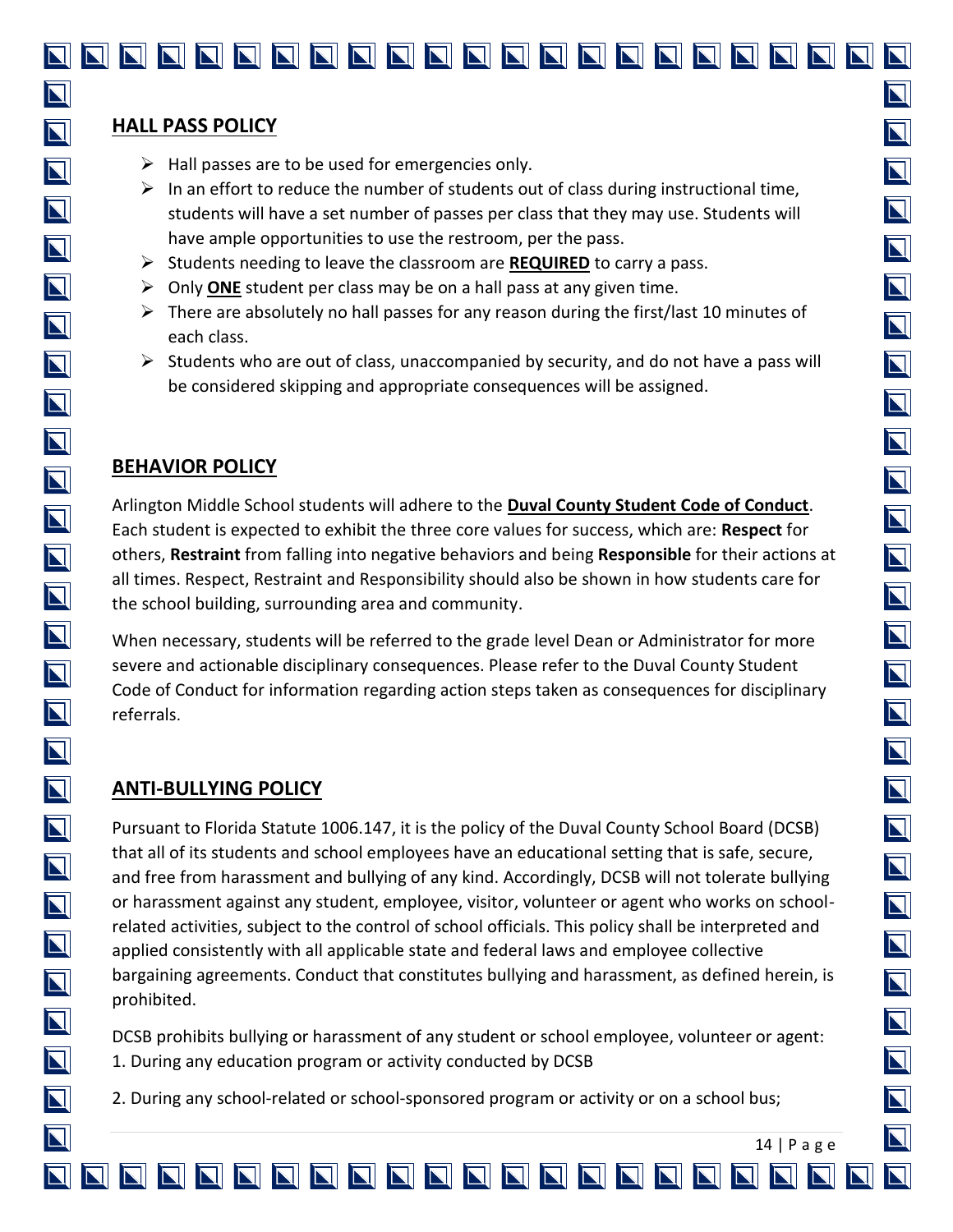3. Through the use of data or computer software that is accessed through a computer, computer system, or computer network within the scope of DCSB. The physical location or time of access of a computer-related incident cannot be raised as a defense in any disciplinary action.

4. Through the use of data or computer software that is accessed at a non-school-related location, activity, function, or program or through the use of technology or an electronic device that is not owned, leased, or used by DCPS or a school, if the bullying substantially interferes with or limits the victim's ability to participate in or benefit from the services, activities, or opportunities offered by a school or substantially disrupts the education process or orderly operation of a school. This paragraph does not require a school to staff or monitor any nonschool-related activity, function, or program.

#### **CELL PHONE POLICY**

Possession of a wireless communication device is not an infraction of the Code of Student Conduct. However, it is an infraction of the Code of Student Conduct when the possession of a wireless communication device disrupts the educational process. This includes the unauthorized use of a wireless communication devices to capture images or recordings without permission during school hours and/or the unauthorized use on school buses in the absence of an emergency concerning safety-to-life issues (defined as a bus accident, mechanical breakdown which delays the normal route, and/or thirty (30) minutes or more in a route delay).

NOTE: If students possess a wireless communication device, it must be turned off and kept outof-sight inside a pocket, book bag, purse, or similar container, unless authorized by the Principal/designee or teacher. It is the expectation that parents/guardians should only contact students through the school office during school hours. Violation of this policy will result in confiscation, and the device will only be released to the parent/guardian. Progressive discipline will apply for repeated infractions.

School Board employees or agents will not be held liable for wireless communication devices that are lost, stolen, or confiscated. Florida Statute 1006.07 (2)(e) requires school districts to notify parents/guardians that students who use wireless communication devices in the commission of a criminal act may face school disciplinary action and/or criminal penalties. During district and state assessments, students may not have any electronic or recording devices, including but not limited to, smartphones, tablets, personal computers, tablets, cell phones, or electronic games, in their pockets, at their desk or anywhere they can reach them, before, during, or after the testing session. Possession of any electronic device that reproduces, transmits, records, or calculates (except for the state approved calculator), will result in the student's test being invalidated.

#### **SCHOOL TELEPHONE USE POLICY**

 $\overline{\mathbf{N}}$ 

 $\overline{\mathbf{N}}$ 

 $\overline{\bf N}$ 

 $\overline{\mathbf{N}}$ 

 $\overline{\bm{\mathsf{N}}}$ 

 $\overline{\mathbf{N}}$ 

 $\overline{\blacksquare}$ 

 $\overline{\mathbf{N}}$ 

 $\overline{\bm{\mathsf{N}}}$ 

 $\overline{\mathbf{N}}$ 

 $\overline{\mathbf{N}}$ 

 $\overline{\mathbf{N}}$ 

 $\blacksquare$ 

 $\blacksquare$ 

 $\overline{\mathbf{N}}$ 

 $\overline{\mathbf{N}}$ 

 $\overline{\mathbf{N}}$ 

 $\overline{\mathbf{N}}$ 

 $\overline{\mathbf{N}}$ 

 $\blacksquare$ 

 $\overline{\mathbf{N}}$ 

 $\overline{\mathbf{N}}$ 

 $\overline{\mathbf{N}}$ 

 $\overline{\mathbf{N}}$ 

 $\overline{\mathbf{N}}$ 

 $\overline{\bm{\mathsf{N}}}$ 

 $\boldsymbol{\nabla}$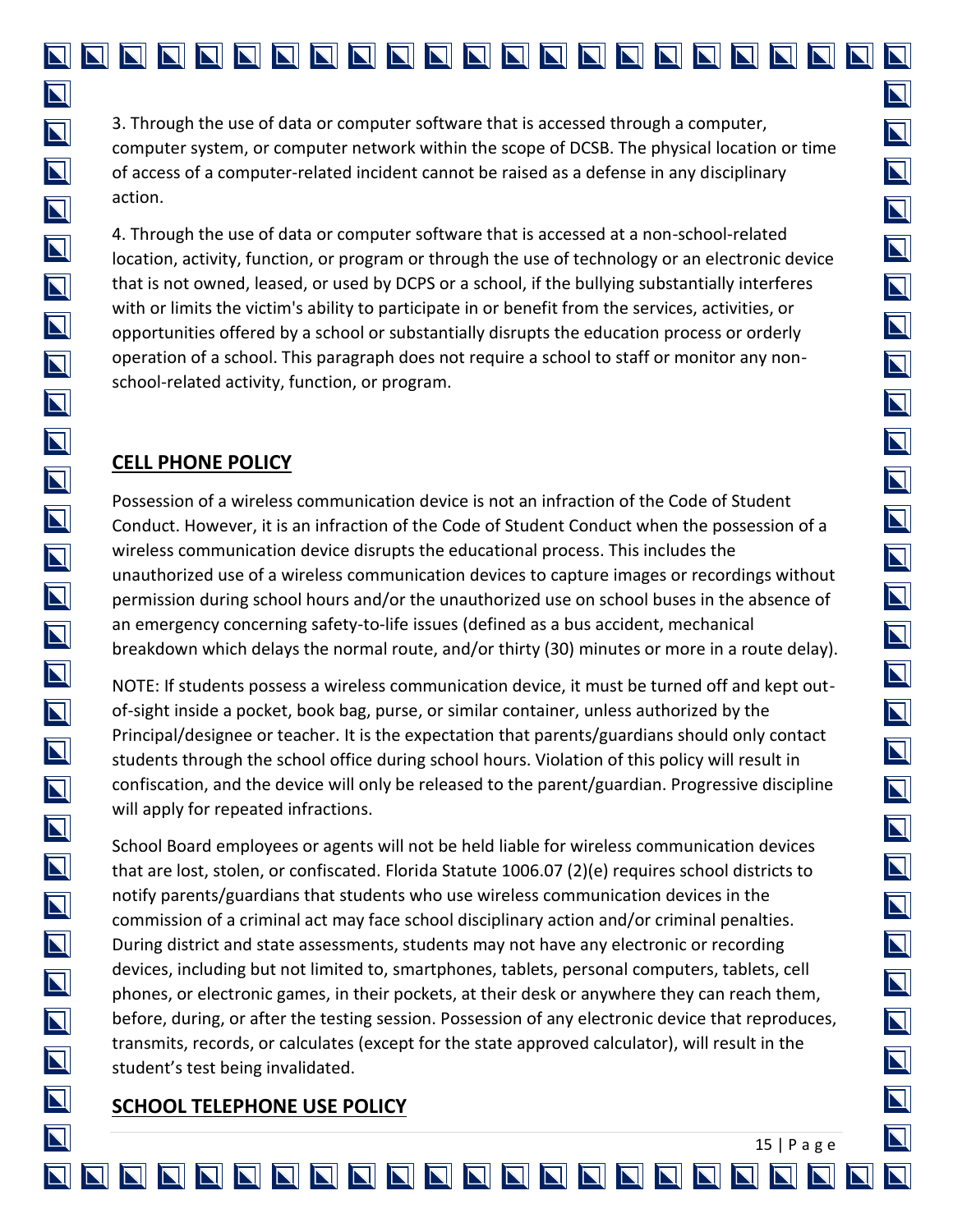It is the responsibility of the parent and student to communicate plans for transportation, activities, etc., prior to the start of the school day. Students may use a school telephone within their classroom, student services office, administrator's office, the main office, or the guidance department with proper permission. If a student falls ill or has another extenuating circumstance that requires the use of a school telephone, the telephone in Dean's Office will be used to make the call, and documentation will be kept in the phone log.

#### **TEXTBOOK POLICY**

 $\overline{\mathbf{N}}$ 

 $\overline{\mathbf{N}}$ 

 $\overline{\mathbf{N}}$ 

 $\overline{\mathbf{N}}$ 

 $\overline{\mathbf{N}}$ 

 $\overline{\mathbf{N}}$ 

 $\overline{\mathbf{N}}$ 

 $\overline{\mathbf{N}}$ 

 $\overline{\mathbf{N}}$ 

 $\overline{\mathbf{N}}$ 

 $\overline{\mathbf{N}}$ 

 $\overline{\mathbf{N}}$ 

 $\overline{\mathbf{N}}$ 

 $\overline{\mathbf{N}}$ 

 $\overline{\mathbf{N}}$ 

 $\overline{\mathbf{N}}$ 

 $\overline{\mathbf{N}}$ 

 $\overline{\mathbf{N}}$ 

 $\overline{\mathbf{N}}$ 

 $\overline{\mathbf{N}}$ 

 $\overline{\mathbf{N}}$ 

 $\overline{\bm{\mathsf{N}}}$ 

 $\overline{\mathbf{N}}$ 

 $\overline{\mathbf{N}}$ 

 $\overline{\mathbf{N}}$ 

 $\overline{\mathbf{N}}$ 

 $\overline{\bf N}$ 

Teachers receive a class set of textbooks at the beginning of the school year that will housed in the classroom for daily use. Students use the textbooks within the classroom setting. Their teacher will assign students workbooks at the beginning of the school year for classroom and homework use. Students will be required to pay the full price of any textbook that is damaged, lost or destroyed. Only cash will be accepted for purchase of replacement textbooks to the Instructional Materials Manager.

All debts owed for lost, destroyed or damaged books will be placed on the obligations list, which will prohibit students from participating in any school-sponsored activities (i.e. dance, graduation, field trips, etc.). Any textbooks, library books, or other media material found should be returned to the main office.

#### **LAPTOP/HOTSPOT POLICY**

Students who have been issued a school board laptop will be responsible for the care and upkeep of the laptop, cord, hotspot and any other device that belongs to the district. A Laptop agreement form was issued through FOCUS. A record of the laptop Asset ID number has been matched to the student ID number. If the laptop is lost or stolen, please report to the police or School Resource Office immediately. A police report number must be provided to school administration.

#### **WEAPON CHECKS / RANDOM SEARCHES**

Unscheduled weapons checks will occur throughout the year. Students will be asked to place all purses on their desks and be ready to open them for inspection. The Administrators will utilize the metal detecting wands to indicate the possible presence of prohibited items. The appropriate Administrator will confiscate any items and process student discipline accordingly.

#### **CAFETERIA ETIQUETTE**

Students are expected to follow the procedures and expectations below when in the cafeteria:

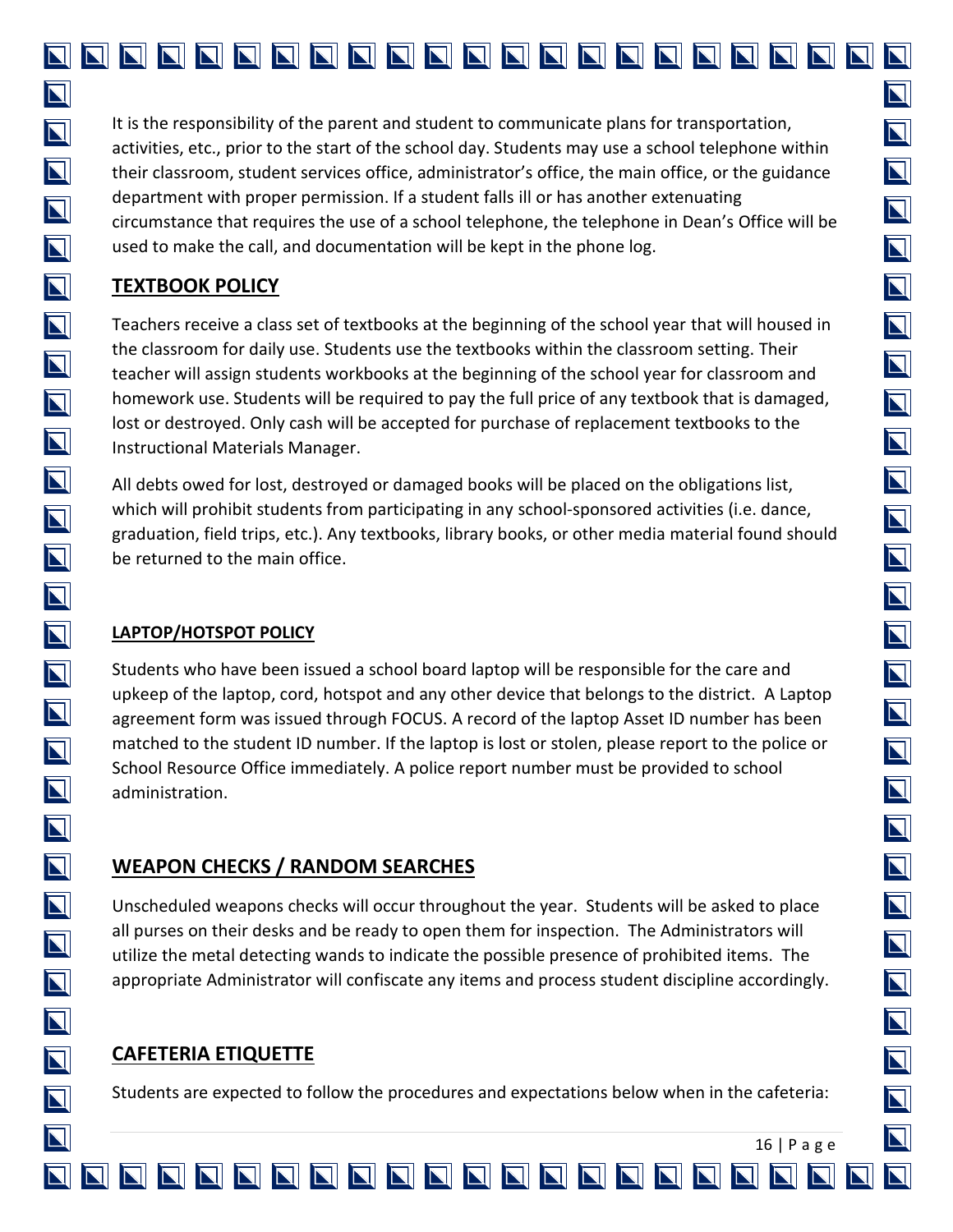$\triangleright$  Enter with a voice level 1

 $\overline{\mathbf{N}}$ 

 $\overline{\mathbf{N}}$ 

 $\overline{\mathbf{N}}$ 

 $\overline{\mathbf{N}}$ 

 $\overline{\mathbf{N}}$ 

 $\overline{\blacksquare}$ 

 $\overline{\mathbf{N}}$ 

 $\overline{\mathbf{N}}$ 

 $\overline{\mathbf{N}}$ 

 $\overline{\mathbf{N}}$ 

 $\overline{\mathbf{N}}$ 

 $\overline{\blacksquare}$ 

 $\overline{\mathbf{N}}$ 

 $\overline{\mathbf{N}}$ 

 $\overline{\mathbf{N}}$ 

 $\overline{\mathbf{N}}$ 

 $\overline{\mathbf{N}}$ 

 $\overline{\mathbf{N}}$ 

 $\overline{\mathbf{N}}$ 

 $\overline{\mathbf{N}}$ 

 $\overline{\mathbf{N}}$ 

 $\overline{\bm{\mathsf{N}}}$ 

 $\overline{\blacksquare}$ 

 $\overline{\mathbf{N}}$ 

 $\overline{\mathbf{N}}$ 

 $\overline{\mathbf{N}}$ 

 $\blacksquare$ 

- $\triangleright$  Sit down at the assigned table for their class until called by the cafeteria admin to line up for lunch.
- $\triangleright$  Walk and NOT run to the lunch line
- $\triangleright$  Once in a lunch line, students will NOT be able to switch lines, due to security and safety reasons. COVID-19 (students will be required to maintain distance as much as possible in the lunch line)
- $\triangleright$  When students get their lunch, return to their assigned table, sit and enjoy their lunch.
- $\triangleright$  Students are allowed to talk during lunchtime at a voice level 1, no higher than a voice level 2.
- $\triangleright$  Upon dismissal, teachers will stand at the assigned table and line up the students at the direction of the cafeteria admin.
- $\triangleright$  Students are to line up in an orderly fashion at their designated area and await the teacher to transition them back to class.
- $\triangleright$  Students should exit and transition back to class at a level 1, unless specified differently.

#### **SAFETY PROCEDURES**

#### TORNADO PROCEDURES

When the TORNADO ALARM sounds:

- 1. Students will be directed to exit the room in an orderly and quiet manner
- 2. Students will exit into the hallway outside the classroom.
- 3. Students should stand as far away from glass and doors as possible.
- 4. Students located in the portables will be relocated to a safe area by administration, such as the gymnasium.
- 5. Students will sit on the floor and assume the fetal position covering their head and face with their hands and arms.
- 6. Wait for "all clear" signal to move students back to class

#### FIRE DRILL PROCEDURES

When the FIRE ALARM sounds you should:

- 1. Students will stand, without talking or making unnecessary noise.
- 2. Students will be escorted from the building using the designated evacuation route. If the route is blocked a secondary route will be used.
- 3. Once away from the danger, students will line up and roll will be taken.
- 4. Students need to remain calm, quiet and in an orderly line, so that an accurate headcount can be taken by the teacher.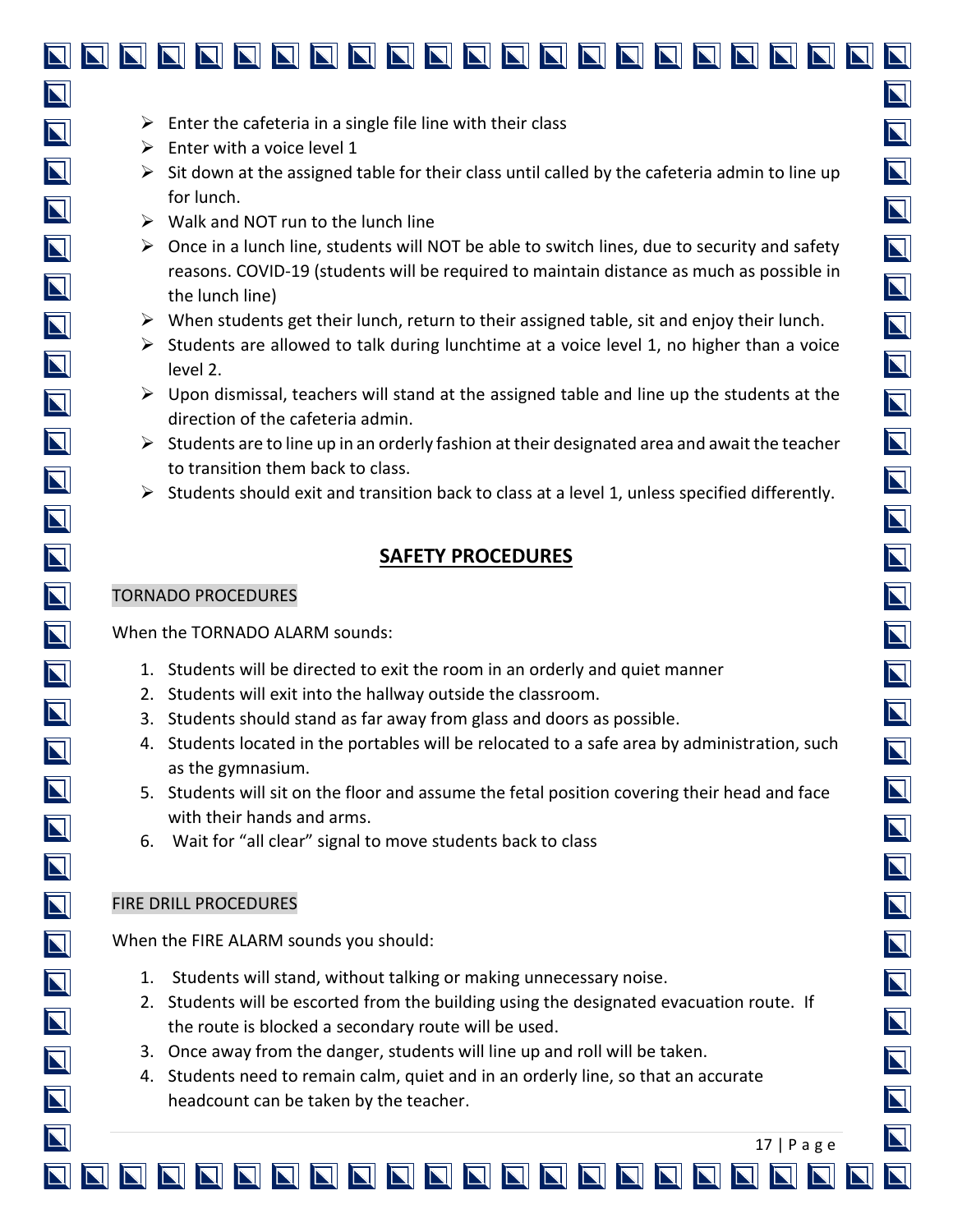- 6. Wait for further instructions from the teacher
- 7. When the "all clear" signal is given, students will be led back to class in an orderly manner.

If a FIRE ALARM sounds during the change of class, you should:

- 1. Students will report immediately to the nearest area or hallway with the teacher/Faculty member.
- 2. An adult (teacher/Faculty member) will direct students to follow them away from the building to a designated area.
- 3. Students will remain with the responsible adult who escorted them from the area until an "all clear" is issued.

#### BOMB THREAT PROCEDURES

The FIRE ALARM procedures will be followed.

#### CODE RED PROCEDURES

- 1. The teacher will Lock the door and no students will be admitted to enter the classroom.
- 2. Students who are outside will gather with their teacher/Faculty member in the designated area quietly.
- 3. In the building, the lights will be turned off and students will be directed to remain quiet (**ABSOLUTELY NO TALKING**)
- 4. Students will sit in a crouching position on the floor, away from all doors and windows.
- 5. Do not make any phone calls.

#### CODE YELLOW PROCEDURES

- 1. TURN OFF ALL CELLULAR PHONES.
- 2. Teachers will lock doors. However, students from that class will be admitted inside.
- 3. If outside, the responsible adult (teacher/faculty member) will gather students quietly and wait for further information.

18 | P a g e

 $\overline{\bf N}$ 

 $\overline{\mathbf{N}}$ 

 $\overline{\bm{\mathsf{N}}}$ 

 $\overline{\bm{\mathsf{N}}}$ 

 $\overline{\mathbf{N}}$ 

 $\overline{\mathbf{N}}$ 

 $\overline{\mathbf{N}}$ 

 $\overline{\mathbf{N}}$ 

 $\overline{\mathbf{N}}$ 

 $\overline{\mathbf{N}}$ 

 $\overline{\bm{\mathsf{N}}}$ 

 $\overline{\blacksquare}$ 

 $\overline{\mathbf{N}}$ 

 $\overline{\mathbf{N}}$ 

 $\overline{\mathbf{N}}$ 

 $\overline{\mathbf{N}}$ 

 $\blacksquare$ 

 $\overline{\mathbf{N}}$ 

 $\overline{\mathbf{N}}$ 

 $\overline{\mathbf{N}}$ 

 $\overline{\mathbf{N}}$ 

 $\overline{\mathbf{N}}$ 

 $\overline{\bf N}$ 

- 4. Do not leave the classroom for any reason.
- 5. Do not make any phone calls.

#### TORNADO / HURRICANE / SEVERE WEATHER

- 1. The drill will begin with an announcement on the intercom.
- 2. A tone bell will sound.
- 3. Teachers will take roll.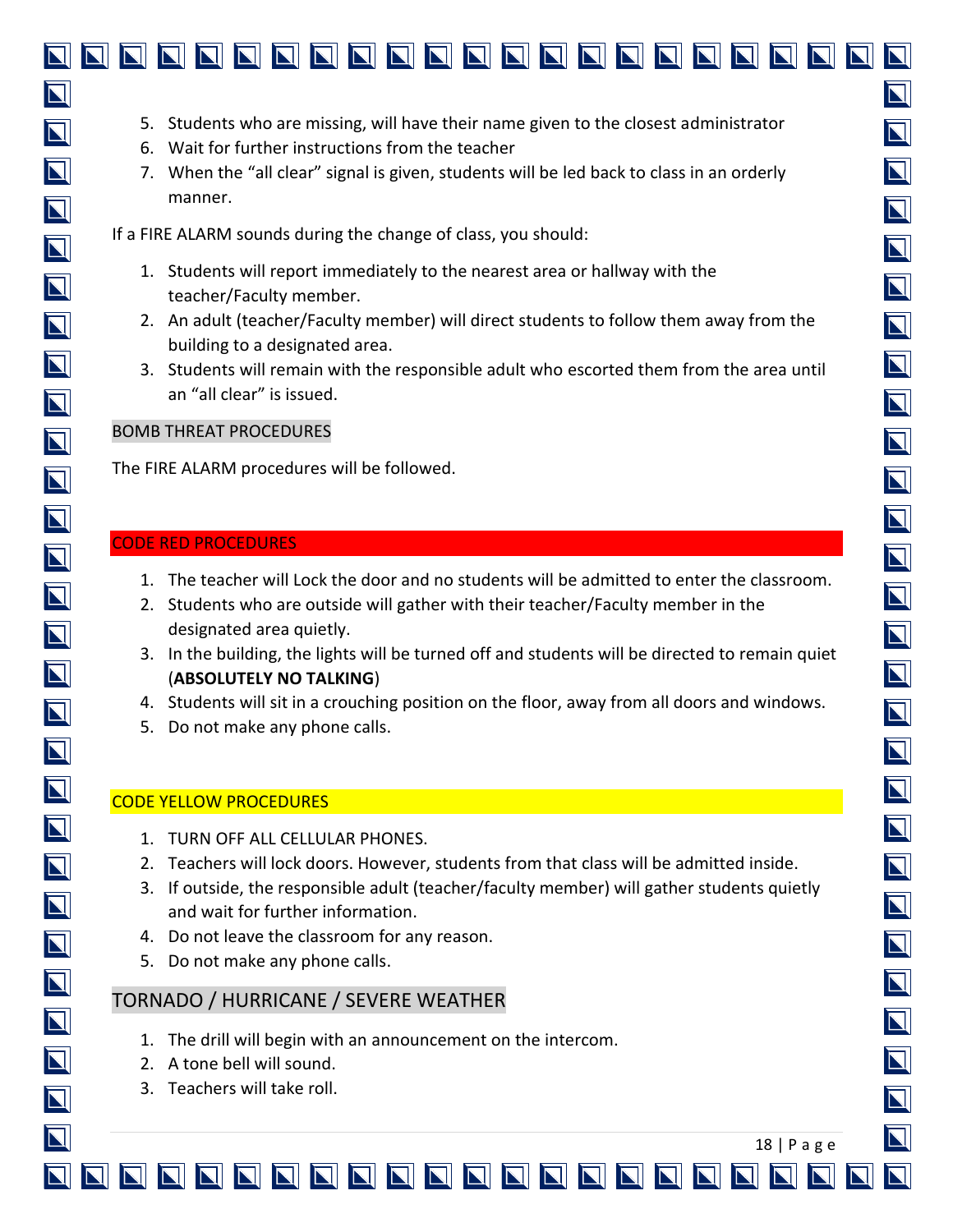- 5. Students will line up facing the wall and sit in the fetal position.
- 6. Move away from glass windows and doors.
- 7. Another roll will be taken to get an accurate headcount.

### **General Information**

#### **SCHOOL COUNSELOR'S OFFICE**

- ➢ Students may request Counselor appointments in the Counselor's Office.
- $\triangleright$  Individual credit evaluations are completed during registration each year prior to the scheduling of classes for the coming year.

#### **CONFERENCES**

- $\triangleright$  All conference will be held virtually via Teams, Zoom, or GO TO Meeting platforms. The conference will be recorded.
- $\triangleright$  If parents send an email or leave a voicemail for a teacher, the teacher will return the email or call within 24 hours.
- $\triangleright$  Sometimes a parent would like to meet with several teachers at once. In this case, the school counselor will arrange a time before school to schedule a conference so that all content area teachers can participate.
- $\triangleright$  If a parent/Guardian would like to meet with administration, appointments are made through the Principal's secretary.
- $\triangleright$  Administrative appointments can be set by phone, email or in-person with the Principal's secretary.

#### **PARENT PICK UP**

- ➢ Parent/Guardians who wish to pick up their child from school early, must do so by **3:30** pm on regular release days and **2:15** pm on early release days.
- $\triangleright$  Parent/Guardians must present a valid photo ID when checking their student out for the day.
- $\triangleright$  Parent/Guardian pick up is located in the main office.
- $\triangleright$  Any person entering the building must have their temperature taken.

N

 $\overline{\mathbf{N}}$ 

 $\overline{\mathbf{N}}$ 

 $\overline{\mathbf{N}}$ 

 $\overline{\mathbf{N}}$ 

 $\overline{\mathbf{N}}$ 

 $\overline{\mathbf{N}}$ 

 $\overline{\mathbf{N}}$ 

 $\overline{\mathbf{N}}$ 

 $\overline{\mathbf{N}}$ 

 $\overline{\blacksquare}$ 

 $\overline{\mathbf{N}}$ 

 $\overline{\mathbf{N}}$ 

 $\overline{\mathbf{N}}$ 

 $\overline{\mathbf{N}}$ 

 $\overline{\mathbf{N}}$ 

 $\blacksquare$ 

 $\blacksquare$ 

 $\overline{\mathbf{N}}$ 

 $\overline{\mathbf{N}}$ 

 $\overline{\bm{\mathsf{N}}}$ 

 $\boldsymbol{\nabla}$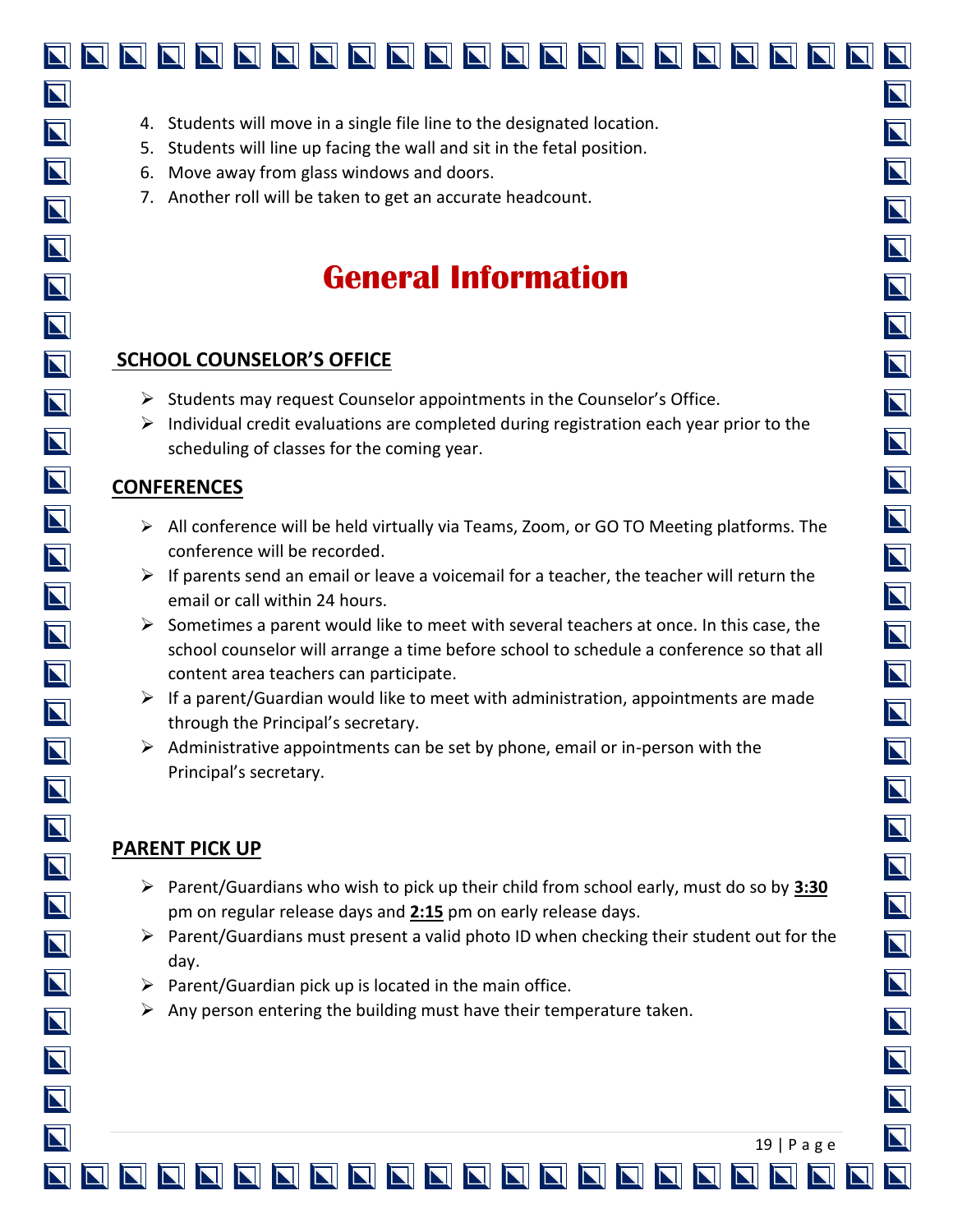#### **FIELD TRIPS**

- $\triangleright$  Students who attend field- trips off campus are held to the highest standards of behavior as outlined in the code of conduct set forth by Duval County Public Schools and the attending school.
- $\triangleright$  Disciplinary actions will be applied according to the student code of conduct for any infractions that occur while on the field trip.

#### **STUDENT INCENTIVES**

At Arlington Middle School, we pride ourselves on acknowledging milestones achieved by our students. Therefore, there will be several opportunities throughout the year to attain awards and incentives for a job well done.

#### **ATHLETIC EVENTS**

Students attending DCPS athletic events are bound by the DCPS Code of Conduct, Dress Code, and School Rules and Expectations. Students must wear visible school identification on a lanyard and pay the required fee in order to attend an athletic event. Students who are suspended or who did not attend school on the day of the athletic event, may not be admitted to the event. The privilege to attend any athletic event may be revoked as a discipline consequence or at the principal's discretion. The cost for attending middle school athletic events are as follows:

| Football           | Student Admission at Gate<br>Adult Admission at Gate | \$3.00<br>\$4.00 |
|--------------------|------------------------------------------------------|------------------|
| (All Other Sports) | Student Admission at Gate<br>Adult Admission at Gate | \$2.00<br>\$3.00 |